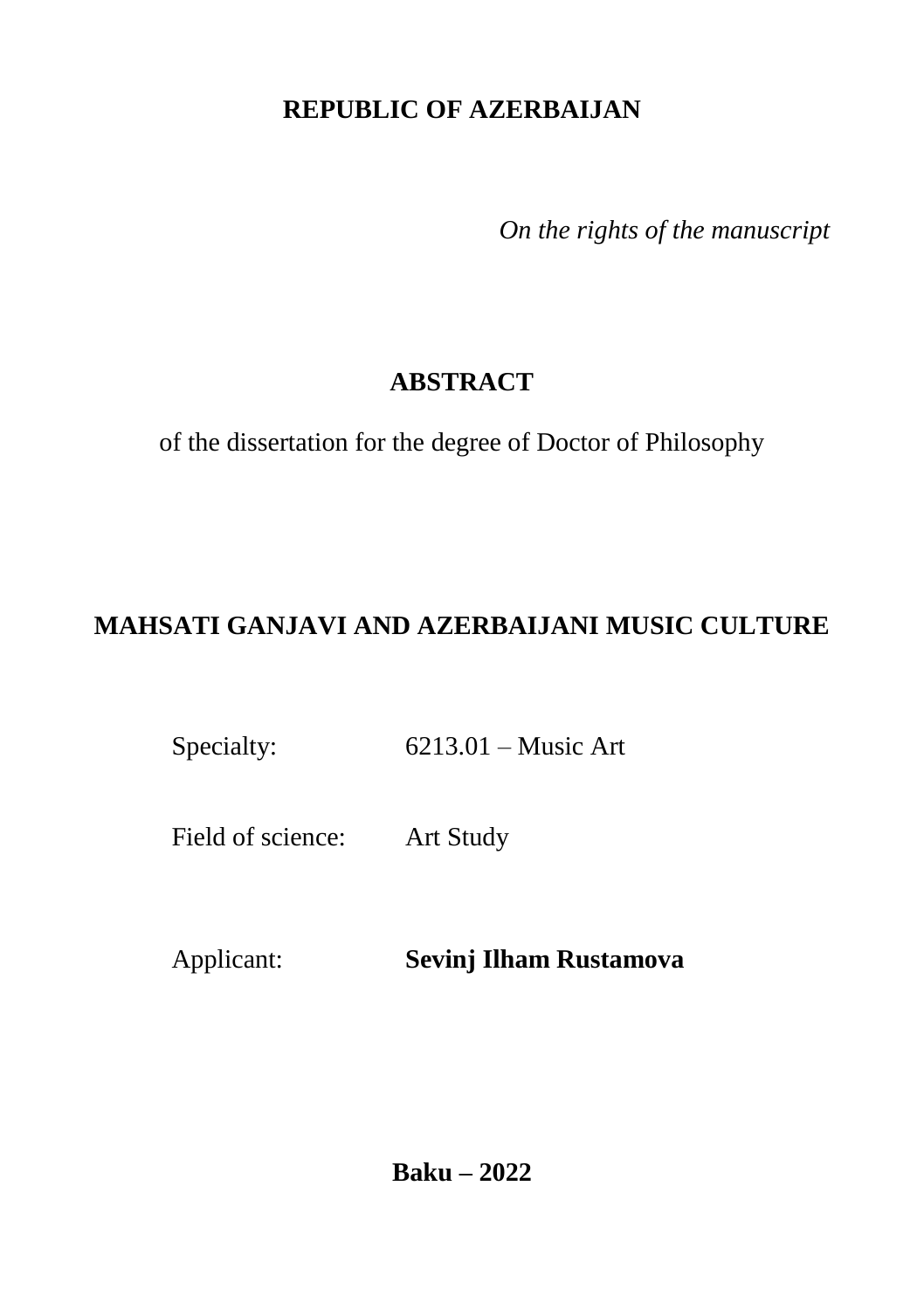The work was performed at the Department "Music Disciplines" of Ganja State University.

|                     | Scientific supervisor: Honored Teacher of the Republic<br>of Azerbaijan, Doctor of Arts, Professor<br>Sevda Firuddin Gurbanaliyeva |
|---------------------|------------------------------------------------------------------------------------------------------------------------------------|
| Official opponents: | Doctor of Arts, Professor<br><b>Gulzar Rafig Mahmudova</b>                                                                         |
|                     | Doctor of Philosophy on Art Study, Professor<br>Ulkar Kamal Talibzada                                                              |
|                     | Doctor of Philosophy on Art Study,<br><b>Associate Professor</b><br>Leyla Zaki Guliyeva                                            |

Dissertation council FD 2.36 of the Supreme Attestation Commission under the President of the Republic of Azerbaijan operating at Baku Music Academy named after U.Hajibeyli

| Chairman of the                                      | People's Artist, Professor                                                                |
|------------------------------------------------------|-------------------------------------------------------------------------------------------|
| Dissertation council:                                | <b>Farhad Shamsi Badalbeyli</b>                                                           |
| Scientific secretary of the<br>Dissertation council: | Doctor of Philosophy on Art Study,<br><b>Associate Professor</b><br>Leyla Ramiz Zohrabova |
| Chairman of the                                      | Doctor of Arts, Professor                                                                 |
| scientific seminar:                                  | <b>Imruz Mammad Sadikh Afendiyeva</b>                                                     |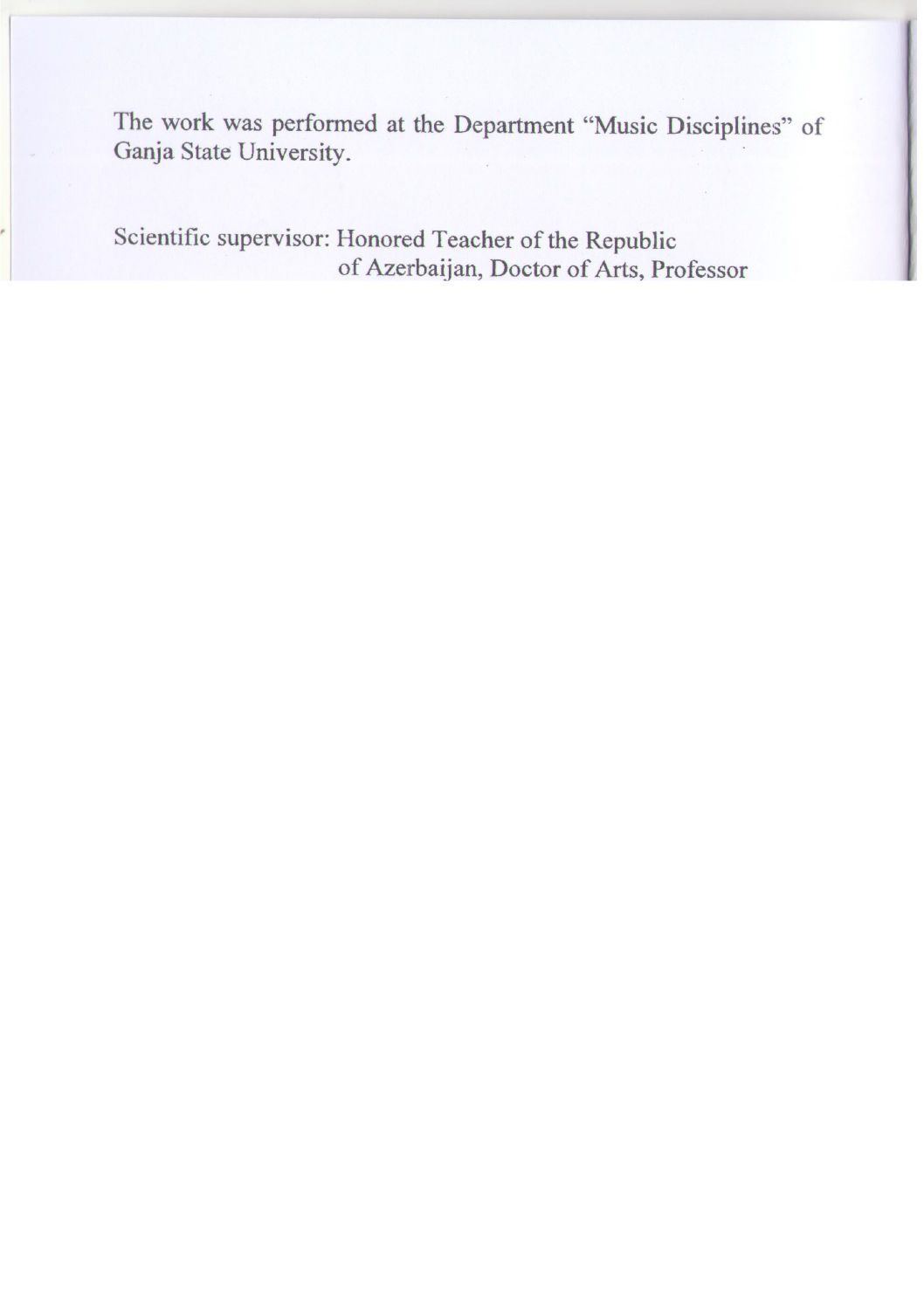### **GENERAL CHARACTERISTICS OF THE WORK**

**Relevance of the topic and the degree of development.** It is very important to study the connection of the works of genius poets with the music culture in different periods of the history of the development of Azerbaijani culture. From this point of view, it is important to study the issues of "Interaction between poetry and music", "Interaction between literature and composer creativity" in musicology. We conducted our research in this direction on the example of the work of a poet - a prominent representative of the XII century Azerbaijani poetry Mahsati Ganjavi and studied her attitude to music, as well as the embodiment of Mahsati's poetic heritage in the composer's work.

The name of Mahsati Ganjavi is reflected in the pages of the history of Azerbaijani culture as the first famous female poet, chess player, musician with a beautiful voice, having the ability to perform a number of musical instruments, singer composer.

Her creation has been glorified in the works of Azerbaijani poets, writers, playwrights, artists, and sculptors. People's Artist of Azerbaijan Gullu Mustafayeva created the first portrait of Mahsati Ganjavi in 1947.

By special decisions of the great leader Heydar Aliyev, the architect and founder of the independent Azerbaijani state, Mahsati Ganjavi's rubais written in Persian in 1970-1980 were translated and published in Azerbaijani and foreign languages. In 1977, the pedagogical school in Ganja, Mahsati's hometown, was named after Mahsati Ganjavi, and in 1980, her statue was erected in Ganja, Mahsati's hometown (The author of the monument is sculptor Munavvar Rzayeva. At present, the monument is located in front of the Mahsati Ganjavi Center in Ganja).

The President of the Republic of Azerbaijan, respectable Mr. Ilham Aliyev, is successfully continuing the political course of the Great Leader and is very sensitive to the promotion of Mahsati Ganjavi's legacy. At the initiative of Mr. Ilham Aliyev, in 2004, along with the works of prominent Azerbaijani classical writers, Mahsati Ganjavi's rubai were reprinted in Latin script. In 2019, by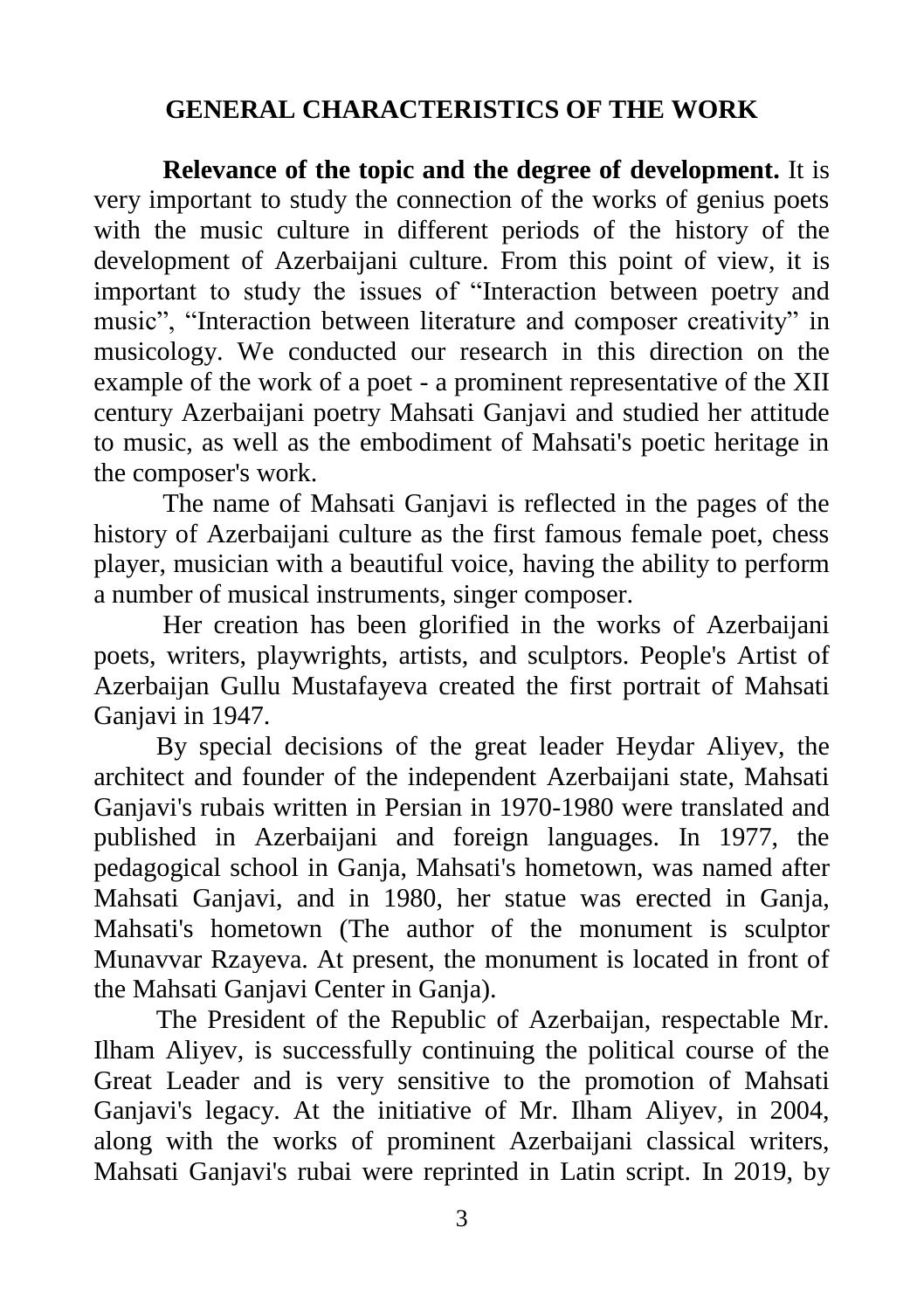the decision of the Cabinet of Ministers of the Republic of Azerbaijan, the works of Mahsati Ganjavi have been included in the list of authors.

The Order signed by the President of the Republic of Azerbaijan Ilham Aliyev on January 16, 2013, in connection with the celebration of the 900th anniversary of Mahsati Ganjavi work reads: *"Mahsati Ganjavi, a well-known representative of centuries-old Azerbaijani poetry with rich traditions, has a special place in our literary history. Examples of the art of speech characterized by high human emotions, optimistic spirit, and deep lyricism became widely known and had a significant influence on the formation of artistic taste in later times. The literary personality of the poetess's is highly valued in the works of Western orientalists as a bright embodiment of the creative and intellectual freedom of the creative Eastern woman." 1* .

The 900th anniversary of Mahsati Ganjavi's work was celebrated internationally in 2013 by being included in the program of anniversaries of prominent personalities and significant events in 2013, according to the decision made at the 36th session of the UNESCO General Conference.

With the support of the First Vice-President of our country, President of the Heydar Aliyev Foundation, Patron of Azerbaijani Culture Mehriban Aliyeva, events with rich content dedicated to the 900th anniversary of Mahsati Ganjavi's creativity were held in 2013- 2014 in Paris, Vienna, and several other European cities. Exhibitions and concerts were organized in Reims and Mulhouse, France, a hall named after Mahsati was established at the University of Upper Alsace in Mulhouse, and a statue of Mahsati Ganjavi was erected in Cognac(Authors: Salhab Mammadov and Ali Ibadullayev).

The Heydar Aliyev Foundation established the Mahsati Ganjavi Center in Ganja, Mahsati Ganjavi's rubais (translated by the poetess's compatriot Nigar Rafibeyli), research works dedicated to the study of her life and work were published in foreign languages, a number of works dedicated to the promotion of Mahsati's heritage in

<sup>1</sup> Məhsəti Gəncəvinin yaradıcılığının 900 illik yubileyinin keçirilməsi haqqında Azərbaycan Respublikası Prezidentinin sərəncamı / "Azərbaycan" qəzeti. – 2013, 17 yanvar. – s.1.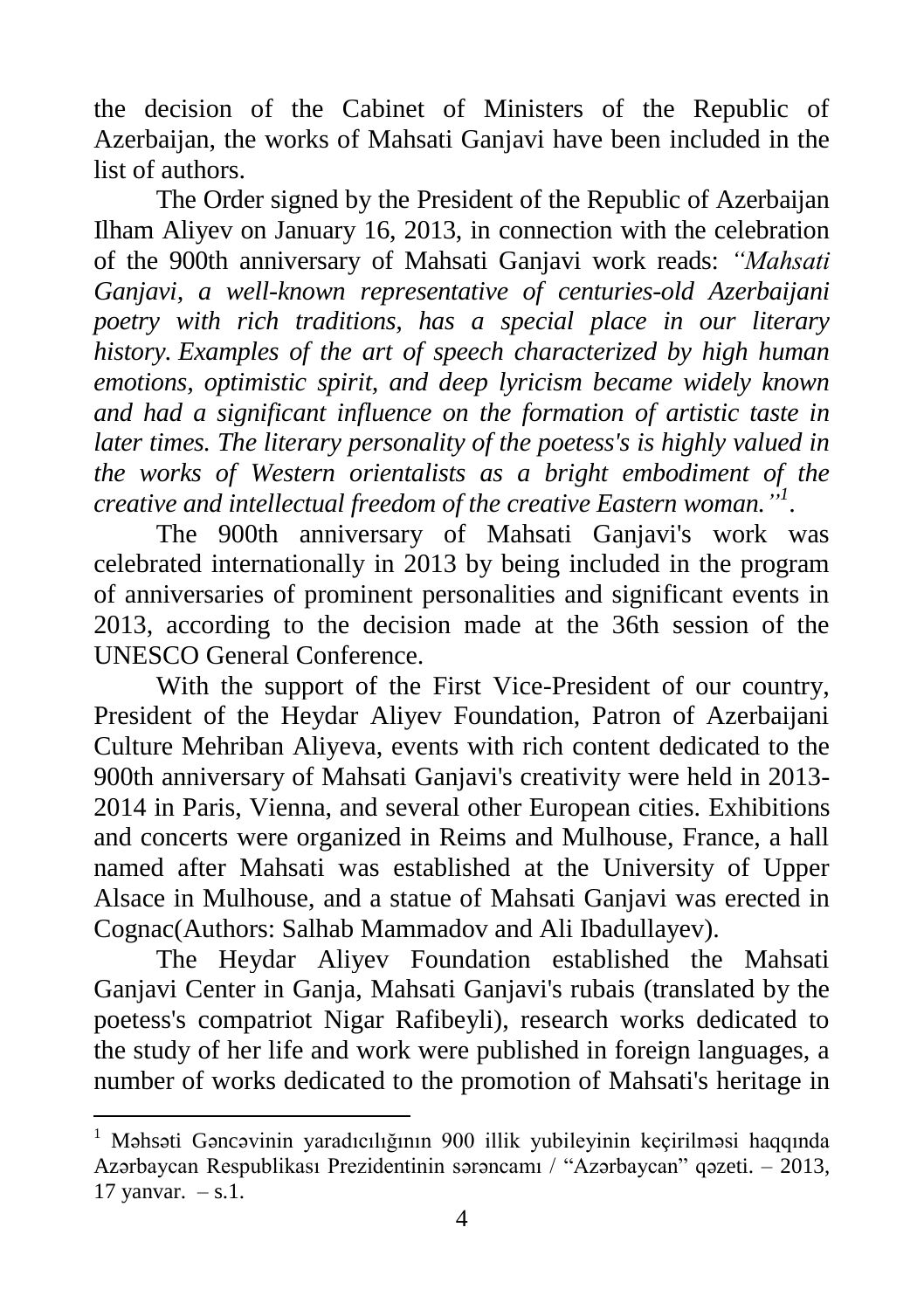Ganja Branch of ANAS publications have been published.Also, exhibitions and concerts dedicated to the life and work of Mahsati Ganjavi were organized in all cities and regions of Azerbaijan.

At the same time, Mahsati Ganjavi's poetry has become a source of inspiration for Azerbaijani composers. Opera and drama performances dedicated to the life and work of Mahsati Ganjavi appeared in Azerbaijani music. A number of composers have created songs, romances, and choral works based on Mahsati Ganjavi rubai.

One of the important projects implemented by the Heydar Aliyev Foundation in the field of music on the occasion of the 900th anniversary of Mahsati Ganjavi's work is the release of a disc of 10 vocal samples written in 2013 in the words of talented composer Pika Akhundova Mahsati. These songs and romances were successfully performed in the concert program in Reims and Mulhouse, France, and were included in the repertoire by many well-known singers - Azer Zeynalov, Ramil Gasimov, Samir Jafarov, Alim Gasimov and Fargana Gasimova, Aygun Bayramova, Nazakat Teymurova, Gullu Muradova and others.

All this made the study of Mahsati Ganjavi's connection with music, the study of her attitude to music in her work, as well as the study of her compositions, which embody her life and work in music.

From the point of view of studying the essence of Mahsati Ganjavi's creative heritage, it is necessary to address the problem of "poetry and music". The study of the role of Mahsati Ganjavi in the culture of Azerbaijan and its direct connection with music culture has emerged as one of the urgent problems of modern musicology.

The subject we are addressing covers two areas -as it is a combination of literature and music, we investigate the history of literature in the Middle Ages and research works directly related to the life and creation of Mahsati Ganjavi, as well as the history of music and the work of the composer.

Since Mahsati Ganjavi's work is primarily studied by writers, we first mention the research in this area.

Academician Rafael Huseynov's research on Mahsati's creativity can be characterized as the main source of Mahsati studies. In R.Huseynov's books "Mahsati as she is", "Mahsati - herself, her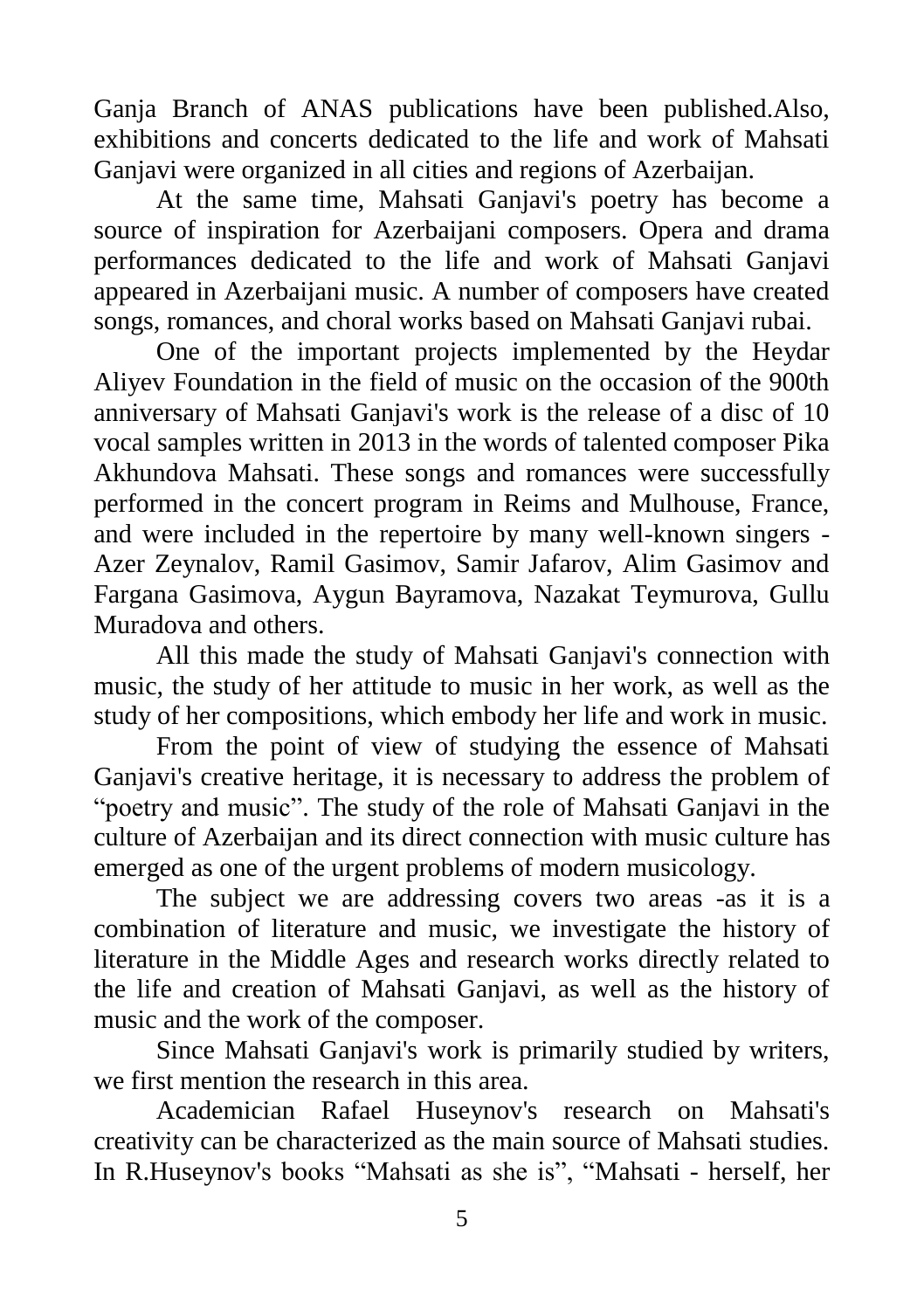word, her trace"<sup>2</sup>, the author considered Mahsati's creativity at the level of world literature and revealed the influence of Mahsati's poetic heritage on Eastern artistic thought.

The study of Mahsati Ganjavi's legacy occupies an important place in the scientific work of Ganja State University professor Khalil Yusifli. Kh. Yusifli's monograph<sup>3</sup> "Mahsati Ganjavi" and articles demonstrate the wide range of his research.

Academician Teymur Bunyadov's collection of articles "Sounds from centuries" suggests the connection of medieval poets with music culture, including the character of Mahsati Ganjavi as a poet and musician.<sup>4</sup>

The life and career of Mahsati Ganjavi, along with the works of poets who lived and worked in Ganja in the Middle Ages, are emphasized in the section "Ganja literary environment and its representatives" in the "Azerbaijan literature" textbook of literary scholar Gultekin Aliyeva<sup>5</sup>. In a number of studies on the history of Azerbaijani literature, we come across essays and articles dedicated to the life and work of Mahsati Ganjavi<sup>6</sup>.

A number of works of art dedicated to the life and work of Mahsati Ganjavi a master of graceful rubais have also appeared. Among them is Nigar Rafibeyli's "Mahsati", Mirvarid Dilbazi's "Mahsati", Kamala Agayeva's "Mahsati", Mammadhuseyn Tahmasib's "In the world of rubais"<sup>7</sup> plays, which also increased the

<sup>&</sup>lt;sup>2</sup> Hüseynov, R.B. Məhsəti – necə varsa / R.B.Hüseynov. – Bakı: Yazıçı. –1989. – 336 s.; Hüseynov, R.B. Məhsəti Gəncəvi – özü, sözü, izi / R.B.Hüseynov. – Bakı: Nurlan. – 2005. –560 s.

 $3$  Yusifli, X.H. Məhsəti Gəncəvi / X.H. Yusifli. – Gəncə: Elm. – 2013. – 103 s.

<sup>4</sup> Bunyadov, T.Ə. Əsrlərdən gələn səslər / T.Ə.Bünyadov. – Bakı: Azərbaycan Dövlət Nəşriyyatı. –1993. – 264 s.

<sup>5</sup> Əliyeva, G.A. Azərbaycan ədəbiyyatı. Dərs vəsaiti / G.A.Əliyeva. – Bakı: Elm və təhsil.  $-2020 - 296$  s.

<sup>6</sup>Azərbaycan ədəbiyyatı tarixi. 6 cilddə. II cild. / red. hey. A.Rüstəmova, İ.Həmidov, S.Şıxıyeva [və b.]. – Bakı: Elm. – 2007. – 632 s.

<sup>&</sup>lt;sup>7</sup> Rəfibəyli, N. Məhsəti // N.Rəfibəyli. Seçilmiş əsərləri. – Bakı: Şərq-Qərb. – 2004. – s. 244-254; Dilbazi, M. Məhsəti // M.P. Dilbazi. Seçilmiş əsərləri. – Bakı: Lider nəşriyyatı. – 2004. – s. 249-270; Ağayeva, K.A. Məhsəti // K.A.Ağayeva. Sən olmasaydın. – Bakı: Azərnəşr. – 1974. – s. 30-138; Təhmasib, M.A. Seçilmiş əsərləri. 2 cilddə. I cild / M.Təhmasib. – Bakı: Mütərcim. – 2010. – 488 s.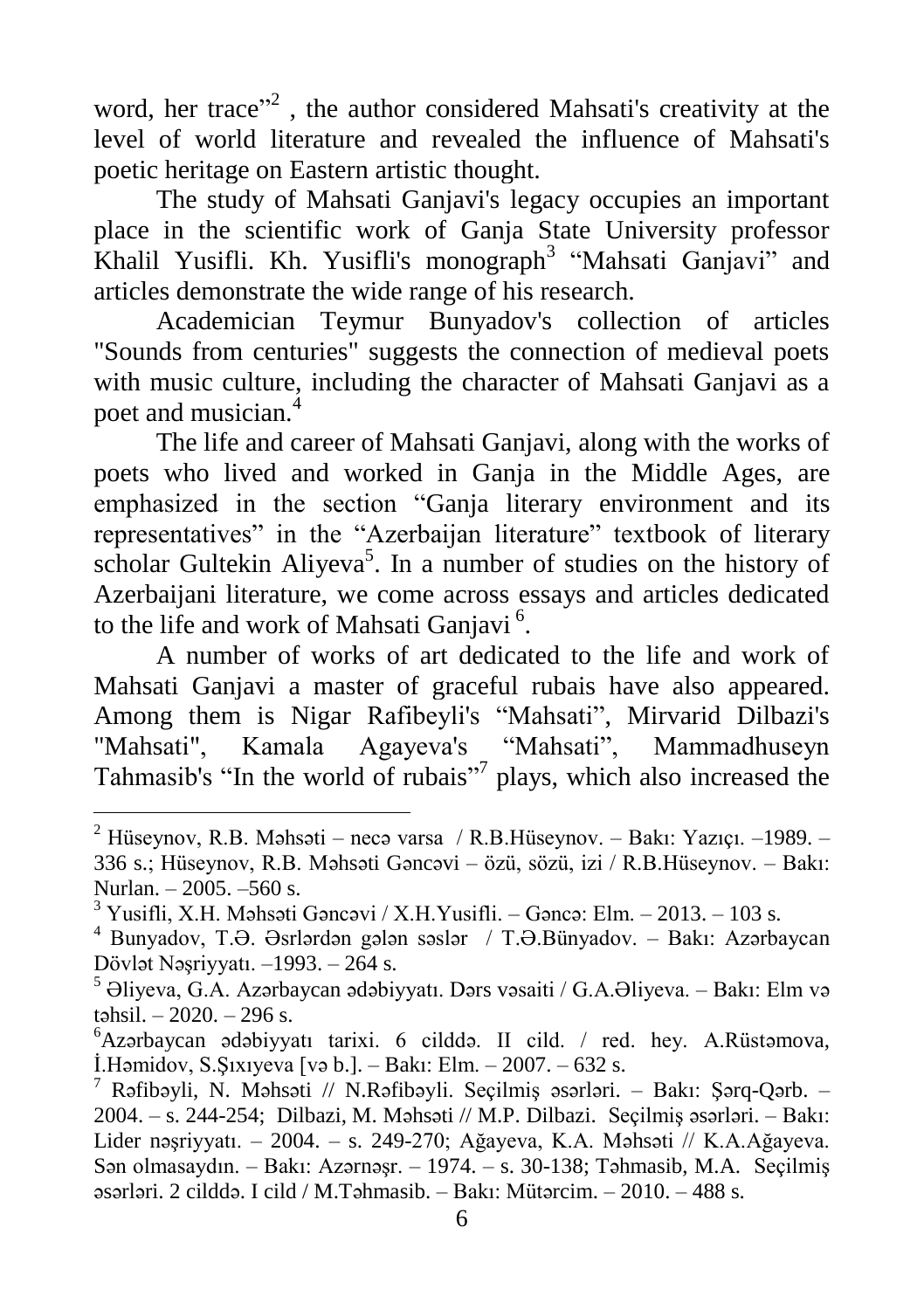attention to Mahsati's creativity and made the composers appeal to her creativity.

The study of music in the works of Azerbaijani poets in musicology was carried out primarily on the example of the poetic heritage of the great Azerbaijani poet and thinker of the XII century Nizami Ganjavi, the provisions reflected in those researches play a directive importance in our research too.

One of the scholars Gubad Gasimov's research "Essays on the history of 12th-century Azerbaijani music culture" has achieved important results in the field of music in Nizami's legacy  $8$ .

Well-known scientist Saadat Abdullayeva's monograph "Folk Instruments of Azerbaijan" extensively discusses the musical instruments of the Nizami period, and the book "Music in Nizami, Nizami in music" provides valuable information on the widespread use of Nizami's works in Azerbaijani music<sup>9</sup>.

Nizami's poems were examined as a valuable resource in the research of Azerbaijani culture in the research of music researcherscientist Sevda Gurbanaliyeva, who approached Nizami's creativity in the context of medieval music culture<sup>10</sup>, as well as issues on reflection of Nizami"s poetry in Azerbaijni composers creation were widely highlighed.

The study of Mahsati Ganjavi's relations with music culture is summarized in S. Gurbanaliyeva's booklet "Mahsati Ganjavi's world

 $8$  Касимов. К.А. Очерки по истории музыкальной культуры Азербайджана XII в. // Искусство Азербайджана. т.II. – Баку: Изд. АН Азербайджана. – 1949. – с.5-63.

<sup>9</sup> Abdullayeva, S.A. Azərbaycan xalq çalğı alətləri (musiqişünaslıq-orqanoloji tədqiqat) / Abdullayeva S.A. – Bakı: Adiloğlu. – 2002. – 454 s.; Abdullayeva, S.A. Nizamidə musiqi, musiqidə Nizami / Abdullayeva S.A. – Bakı: Nurlar. – 2018. – 360 s.

<sup>&</sup>lt;sup>10</sup> Ourbanəliyeva, S.F. Nizami Gəncəvinin yaradıcılığında şifahi ənənəyə əsaslanan professional musiqinin nəzəri problemləri // – Bakı: "Muğam aləmi" Beynəlxalq elmi simpoziumunun materialları. 18-20 mart 2009-cu il. – Şərq-Qərb. – 2009. – s. 256-260; Qurbanəliyeva, S.F. Nizami Gəncəvinin poemalarında musiqi / Qurbanəliyeva S.F.– Bakı: Qanun. – 2012. – 120 s; Qurbanəliyeva, S.F. Nizami Gəncəvinin poeziyası vokal musiqidə /S.F.Qurbanəliyeva. – Bakı: Elm və təhsil. – 2012. – 176 s.; Курбаналиева, С.Ф. Музыкальный мир Низами Гянджеви / Курбаналиева С.Ф. – Киев: Автограф. – 2009. – 262 с.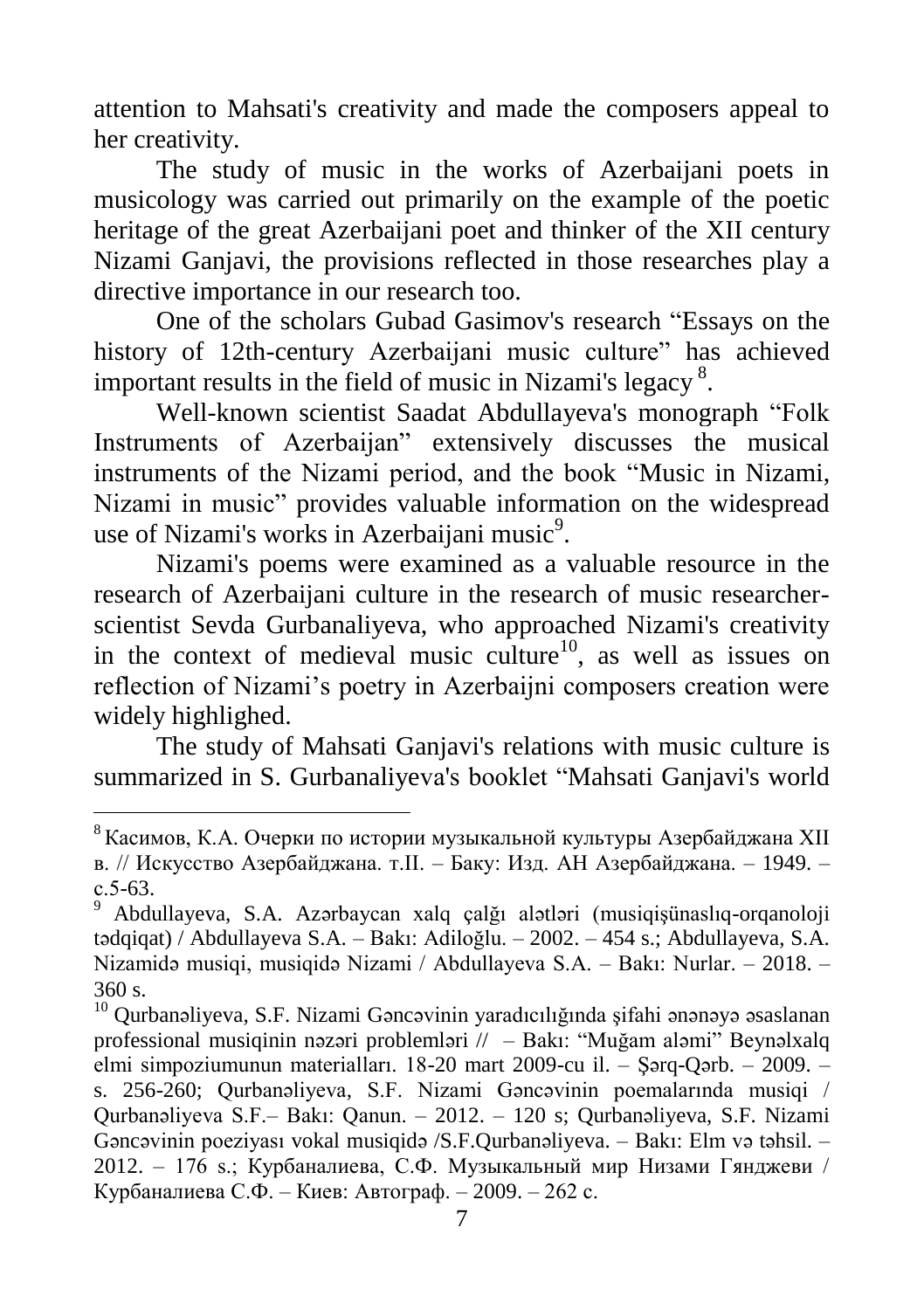of music". In this treatise, the author defined the poetess as a musician, composer, and music teacher who became famous in Ganja in the 12th century, based on Mahsati's rubais and scientific sources $^{11}$ .

In terms of the development of the topic, in the study of musicology, attention was paid to the study of historical and theoretical problems of music $^{12}$ .

The study of the interaction of poetry and composer's creativity at different levels in modern musicology is reflected in the research of musicologist Jeyran Mahmudova "Poetry and music in the songs of Azerbaijani composers", "Text features of Azerbaijani composers and folk songs", "Double wing of the song - poetry and music"<sup>13</sup>.

At the same time, the theoretical analysis of musical works is based on the scientific provisions revealed in the scientific works of Uzeyir Hajibeyli<sup>14</sup>, and Mammadsaleh Ismayilov<sup>15</sup>.

The dissertation refers to the works of Azerbaijani composers of various genres related to the poetic heritage of Mahsati Ganjavi: Pika Akhundova's opera "Mahsati", songs and romances of Ogtay Kazimi, Pika Akhundova, Rizvan Sadirkhanov, and Mammad Jafarov, choral works of Faig Nagiyev and Sevda Gurbanaliyeva were analyzed for the first time. In all these works, the appeal of composers to Mahsati's poetry from different genres has found its own solution.

<sup>&</sup>lt;sup>11</sup> Ourbanəliveva. S.F. Məhsəti Gəncəvinin musiqi dünyası / S.F.Qurbanəliyeva. -Gəncə, Elm. – 2014. – 24 s.

 $12$  Azərbaycan musiqi tarixi. 5 cilddə. Birinci cild (Qədim dövrdən XX əsrə qədər) / Layihənin rəhbəri və elmi redaktoru Z.Y.Səfərova. – Bakı: Şərq-Qərb. – 2012.– 592 s.

<sup>13</sup> Mahmudova, C.E. Azərbaycan bəstəkar mahnılarında poeziya ilə musiqi / C.E.Mahmudova. – Bakı: Mars-Print. – 2009. – 209 s.; Mahmudova, C.E. Azərbaycan bəstəkar və xalq mahnılarının mətn xüsusiyyətləri / C.E.Mahmudova. – Bakı: Mars-Print. – 2014. – 112 s.; Mahmudova, C.E. Mahnının qoşa qanadı poeziya və musiqi / C.E.Mahmudova. – Bakı: Mars-Print. – 2013. – 244 s.

<sup>&</sup>lt;sup>14</sup> Hacıbəyli, Ü.Ə. Azərbaycan xalq musiqisinin əsasları / Ü.Ə.Hacıbəyli. Çap və elektron nəşri. – Bakı: Apostrof. – 2010. – 176 s.

<sup>&</sup>lt;sup>15</sup> İsmavılov, M.C. Azərbaycan xalq musiqisinin məqam və muğam nəzəriyyəsinə dair elmi-metodik oçerklər / M.C.İsmayılov. – Bakı: Elm. –1991. –120 s.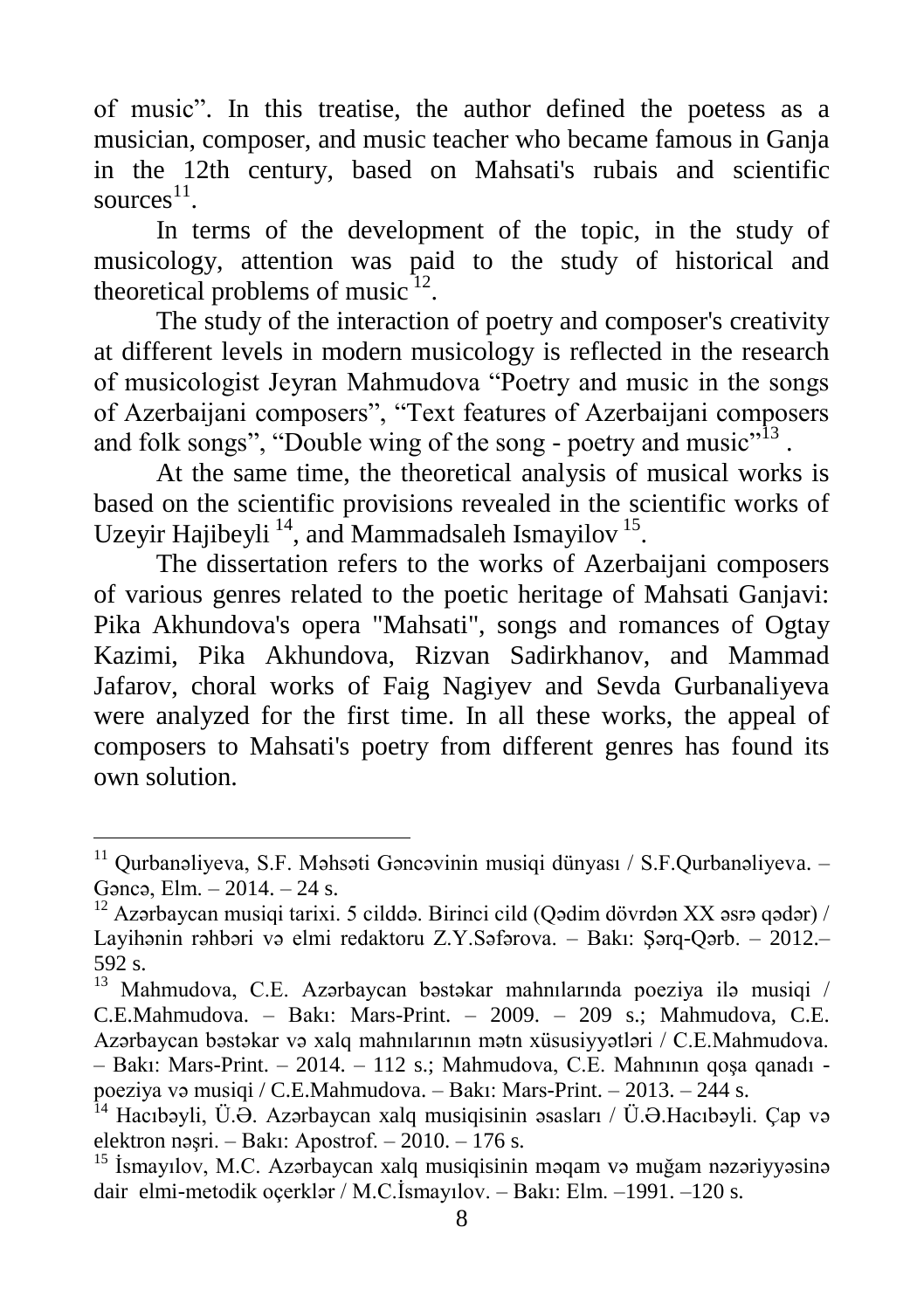Thus, based on research on Mahsati Ganjavi's work, we have approached the subject in two main ways: on the one hand, the revelation of ideas about music in the works of Mahsati Ganjavi and the characterization of poetic-musical features in her personality; on the other hand, attention was paid to the study of the works of Azerbaijani composers in terms of the embodiment of Mahsati's eternal image and poetry in music.

**Object and subject of research.** The object of the research is the work of Mahsati Ganjavi, the subject is the study of music in the work of Mahsati, the study of works dedicated to Mahsati in the works of Azerbaijani composers and based on her works.

**Objectives and tasks of the research.** The main purpose of the research is to study the role of Mahsati Ganjavi in the history of Azerbaijani culture and music, as well as to analyze the works of Azerbaijani composers dedicated to Mahsati Ganjavi and create a clear picture of her connection with music culture. With this purpose, it is planned to solve a number of tasks:

- Study of the role of Mahsati Ganjavi in the culture of Azerbaijan in the Middle Ages Era;

- Revealing the important place of music in the life and work of Mahsati Ganjavi;

- Study of Mahsati Ganjavi's thoughts on music in her poetic heritage;

- Study of the attitude to the work of Mahsati Ganjavi in the music culture of Azerbaijan;

- Analysis of musical works dedicated to Mahsati, embodying her poetic heritage in music;

- Generalization of the range of topics and musical features included in the music culture in the context of Mahsati Ganjavi's work.

**Research methods.** The research process used the methods of analysis adopted in theoretical musicology, as well as methods of historical-theoretical and comparative analysis. In general, the methodological basis of the dissertation is researches on music theory, historical and theoretical provisions of literary critics and musicologists.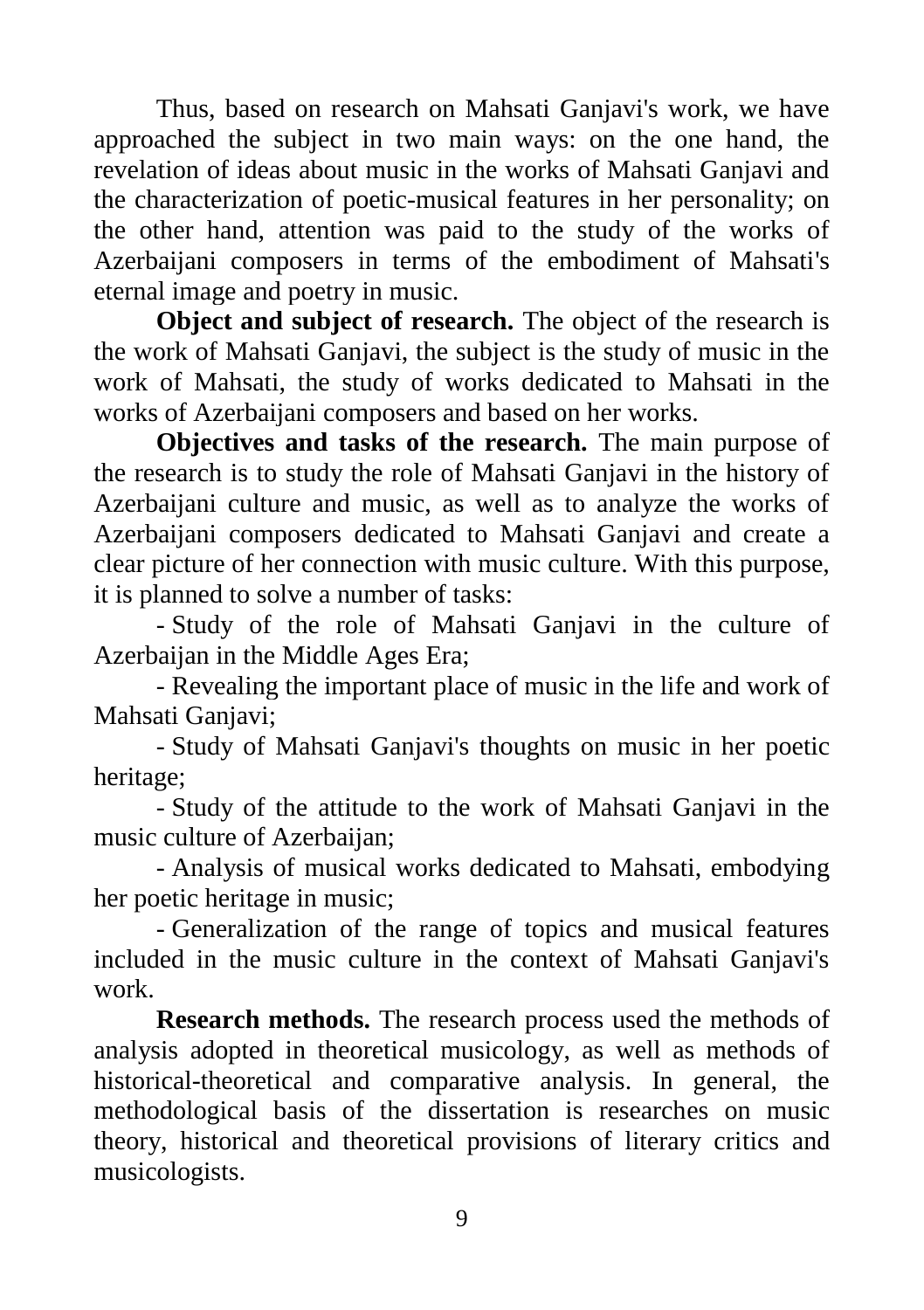The researches of Azerbaijani musicologists and composers on the history and theoretical problems of music, as well as literary studies, have become the methodological basis of the dissertation, and their scientific provisions have been used as a source.

**Main provisions for defense.** The main provisions presented in the research are as follows:

- An important place of Mahsati Ganjavi's creativity in the Azerbaijani culture of the XII century;

- The great influence of the interaction of poetry and music in the development of both arts in the context of medieval culture;

- Rich information about the art of music in the poetic heritage of Mahsati Ganjavi;

- Mahsati Ganjavi's multifaceted activity as a musician;

- Issues of the embodiment of Mahsati Ganjavi's creativity in the works of Azerbaijani composers;

- Vocal works written to the words of Mahsati Ganjavi – for voice and piano;

- Singing of Mahsati's poetry in vocal-instrumental works of different composition;

- Choral works to the words of Mahsati;

- Operas dedicated to Mahsati Ganjavi;

- The importance of revealing the connection between the life and work of Mahsati Ganjavi and music and the embodiment of her poetic heritage in music.

**Scientific novelty of research.** For the first time in the dissertation, Mahsati Ganjavi's work was studied in terms of interaction with music culture, the use of her poetic heritage in the works of Azerbaijani composers was studied.

Mahsati Ganjavi's attitude to music was studied for the first time in terms of musical issues of the period reflected in her rubai, her views on musical instruments and musical genres, the relationship between music and poetic features.

Works related to Mahsati's poetry in the works of Azerbaijani composers, the appeal of composers to the heritage of Mahsati, the impact of her poetry on musical creativity were studied.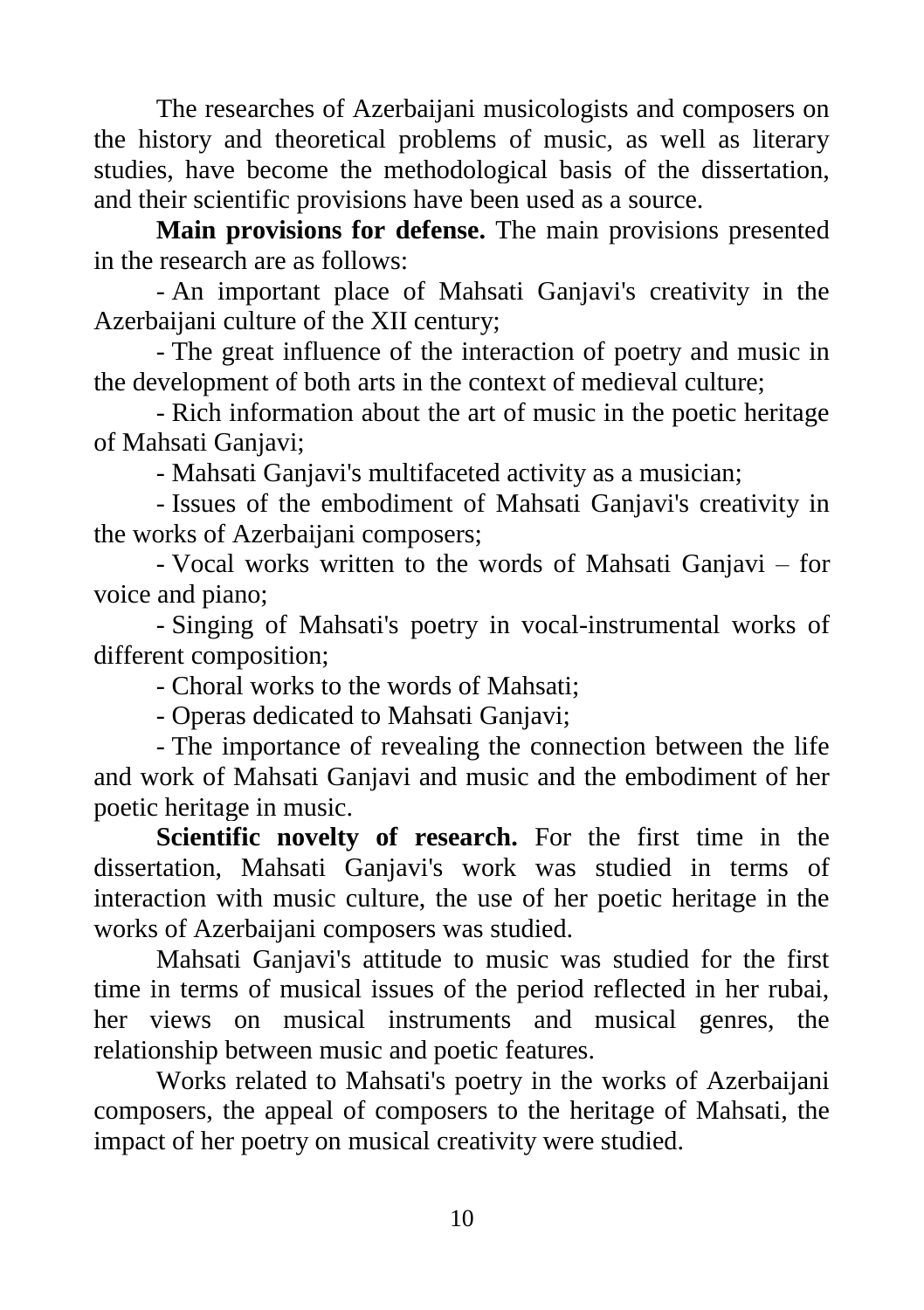From this point of view, a number of works of different genres of Azerbaijani composers related to Mahsati's creativity - musicalstage, vocal, vocal-instrumental, and choral works were involved in the research. All these works were analyzed for the first time.

The range of themes and musical features formed as a result of using the poetic heritage of Mahsati in the composer's work in the music culture of Azerbaijan is summarized.

**The theoretical and practical significance of the research.** The materials and scientific results of the dissertation can be used in scientific researcher carried out in this field, as well in teaching the subjects suchas "History of Azerbaijani music", "Analyses of musical works", "Interaction of poetry and music" and so on denoted in theoretical and practical courses of higher and secondary music school.

**Approbation and application of the dissertation.** The main provisions of the research are reflected in the author's reports at scientific conferences, a series of articles published in domestic and foreign scientific journals.

Among them is "Culture of Ukraine. Scientific Journal. Kharkiv, KhSAC, 2020. Issue 70 "magazine," World of Music "International, scientific-pedagogical, critical-publicist and culturaleducational magazine," Art Academy "international scientifictheoretical magazine," Searches "magazine of Nakhchivan Branch of ANAS articles can be shown. We should also mention the materials of international and national scientific conferences: Istanbul, September 4-7, 2019, conference proceedings / Kadir Has University Cibali Congress Center; VI International Congress of Music and Dance, October 30-31, Turkey, Alanya, 2020; Proceedings of the VII International Congress of Music and Dance. Turkey, Cheshme, May 28-30, 2021; Republican conference "History of Ganja's musical culture", Ganja, November 15-16, 2019; "Composer and time". Republican Conference. U. Hajibeyli name. Baku Music Academy. Baku, April 20-21, 2021.

**Name of the organization where the dissertation work is carried out.** The dissertation was completed at the department of "Music Disciplines" of Ganja State University.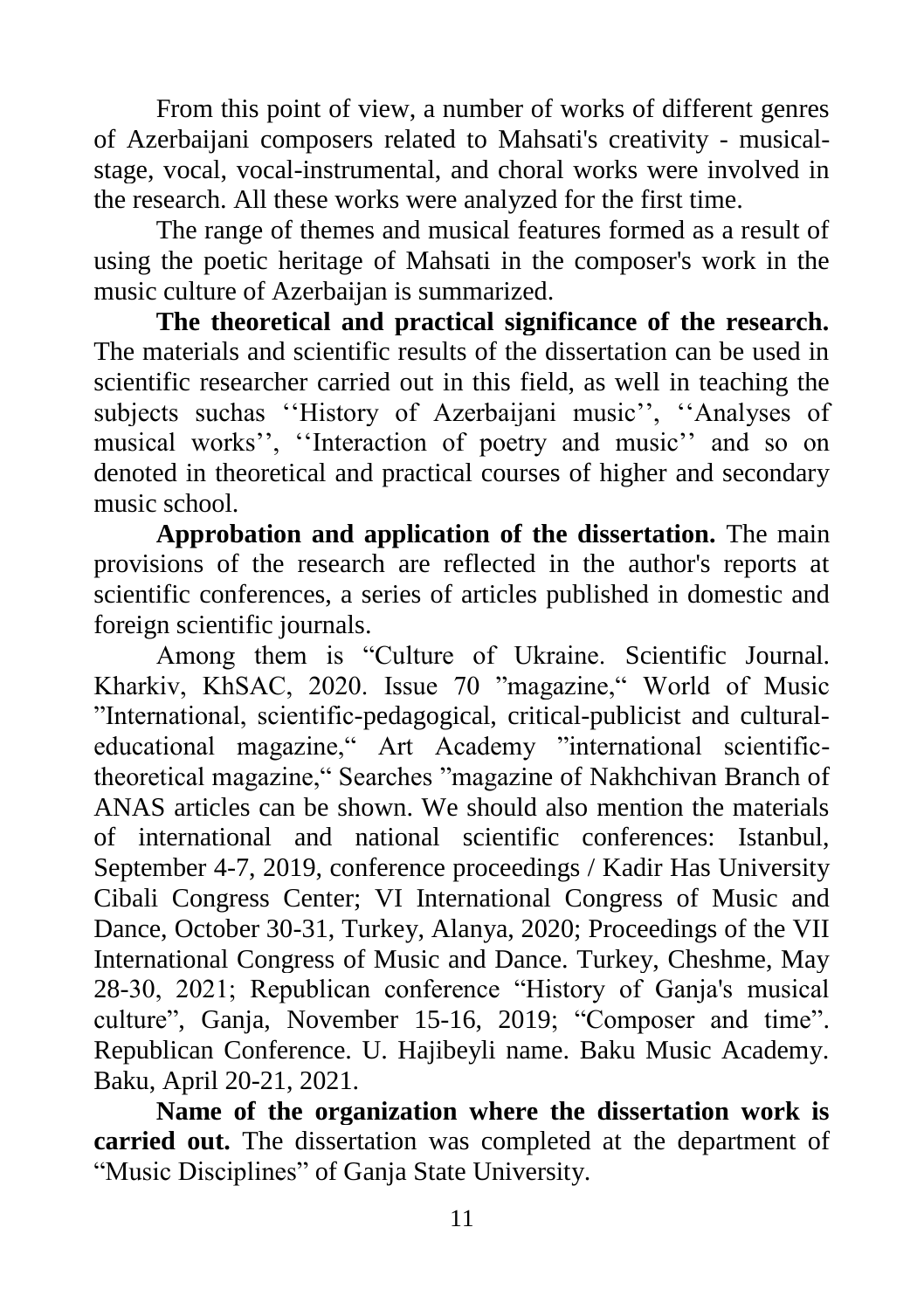**The total volume of the dissertation with a sign indicating the volume of structural units of the dissertation separately**. The dissertation work consists of an introduction, two chapters, six paragraphs, a conclusion, and a list of references. The introduction consists of 21 882 characters with 12 pages, Chapter I consists of 81 281 characters with 45 pages, Chapter II consists of 105 005 characters with 90 pages, The final part consists of 14 588 characters with 8 pages. The total volume of the dissertation is 222 756 characters,with 157 pages, except for the list of references.

#### **MAIN CONTENT OF THE DISSERTATION**

In the introductory part of the dissertation, the relevance and degree of development of the topic are substantiated, its scientific novelty is announced, the object and subject of research, goals and objectives, research methods, main provisions of the defense, the theoretical and practical significance of research, approbation, and application, name of the organization are given.It is also indicated with a sign about the separate volume of the structural units of the dissertation and the total volume of the work.

The first chapter of the dissertation is entitled **"The role of Mahsati Ganjavi in the history of Azerbaijani culture of the XII century"**. This chapter consists of 2 paragraphs: 1.1. "Life and creativity of Mahsati Ganjavi"; 1.2." Issues of research of Azerbaijani music culture in classical poetry".

**The first paragraph of the first chapter is devoted to the research of "Life and creativity of Mahsati Ganjavi" on the basis of scientific researches.**

The great Azerbaijani poet Mahsati Ganjavi is one of the brightest figures of XII century Azerbaijani poetry and culture. Enlightening the medieval world with her art, great personality, and advanced ideas, Mahsati Ganjavi is one of the great masters of words who decorated not only the Azerbaijani literary school but also the world literary thought with meaningful pearls of words.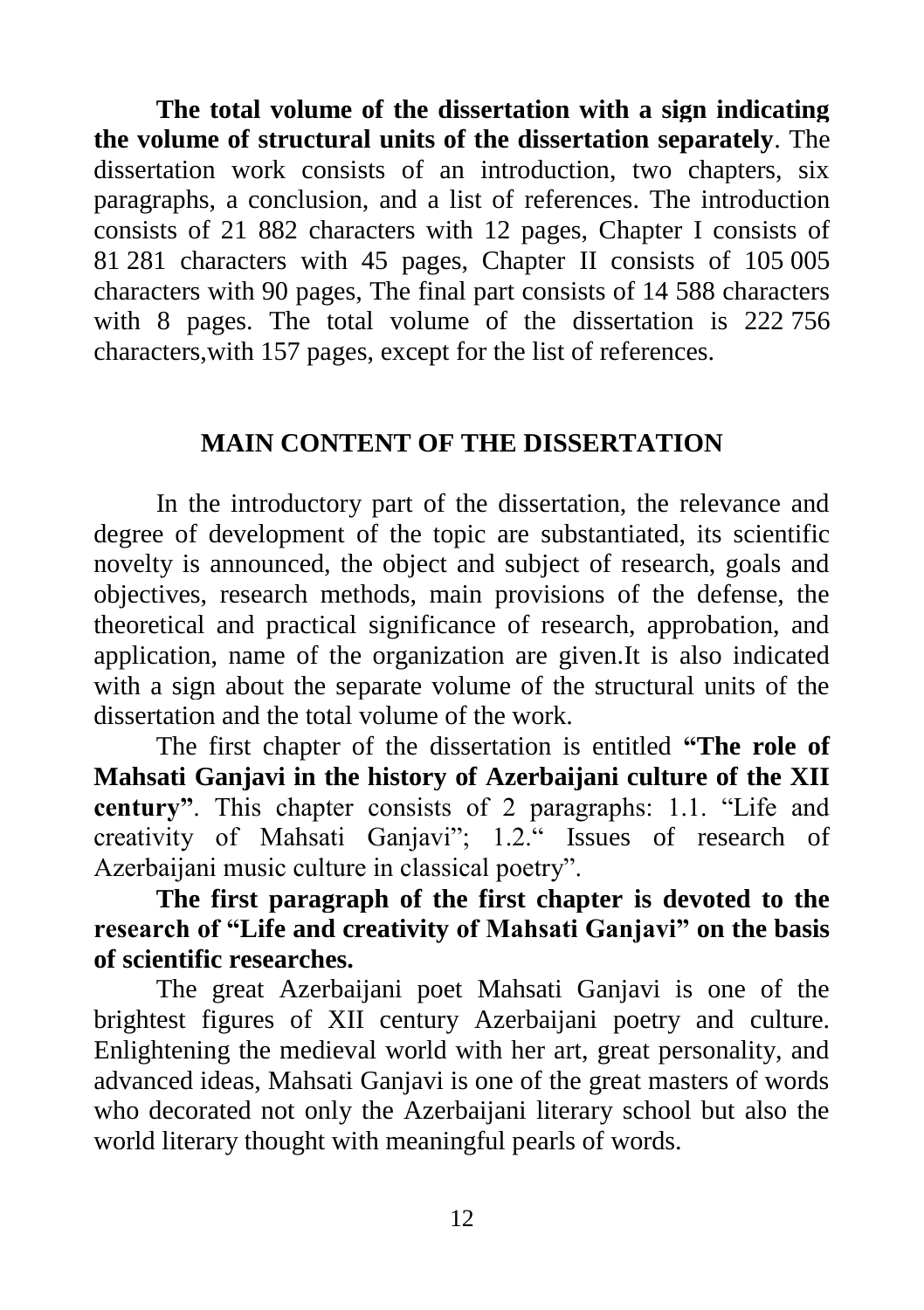From the research works written about Mahsati Ganjavi, we learn that Mahsati was not only the first famous Azerbaijani poetess but also the first female chess player, the first prominent female musician,connoisseur of the art of dance teacher of music and the first female composer.

Based on the researches that are important in Mahsati studies, we have looked at the life and creative stages of Mahsati Ganjavi. In the researches, the authors investigated literary and scientific works about Mahsati Ganjavi created in all periods and gave interesting information about her personality, life, and creativity. In our scientific work, we have summarized the information in the research, and at the same time, we have conducted some research based on Mahsati's rubai.

Various notes of many medieval poets and scholars on the life and work of Mahsati attract the attention. At the end of the 13th century, the epos "Mahsati and Amir Ahmad" dedicated to Mahsati Ganjavi was created. Scholars and poets confirm that Mahsati Ganjavi is a historical figure. Such as Faridaddin Attar (1136-1229), Shamsaddin Muhammad bin Qays Razi (XII-XIII centuries), Hamdullah Qazvini (XIV century), Dovletshah Samarkand (XV century), Giyasaddin Khondamir (16th century), Amin Ahmad Razi (16th century) and etc*.*

At the end of the 19th century, Mahsati's legacy began to be studied in Europe and Russia. In European countries, ethnography has undergone a certain development and in 1963, the German scientist Fritz Meyer wrote an important work entitled "Die shone Mahsati" ("Beautiful Mahsati"). In Iran, the poetess's works in the form of manuscripts were collected in various libraries, and a divan was compiled in the early 1960s.

A more extensive study of Mahsati Ganjavi began in Azerbaijan in the 50s and 60s of the XX century. Poet Nigar Rafibeyli's masterfull translations of Mahsati's rubai are noteworthy. Thanks to the scientific works of Azerbaijani scientists and writers Hamid Arasli, Mikayil Rafili, Mammad Said Ordubadi, and others, Mahsati's work is known as one of the talented representatives of medieval Azerbaijani poetry. At the same time, the researches of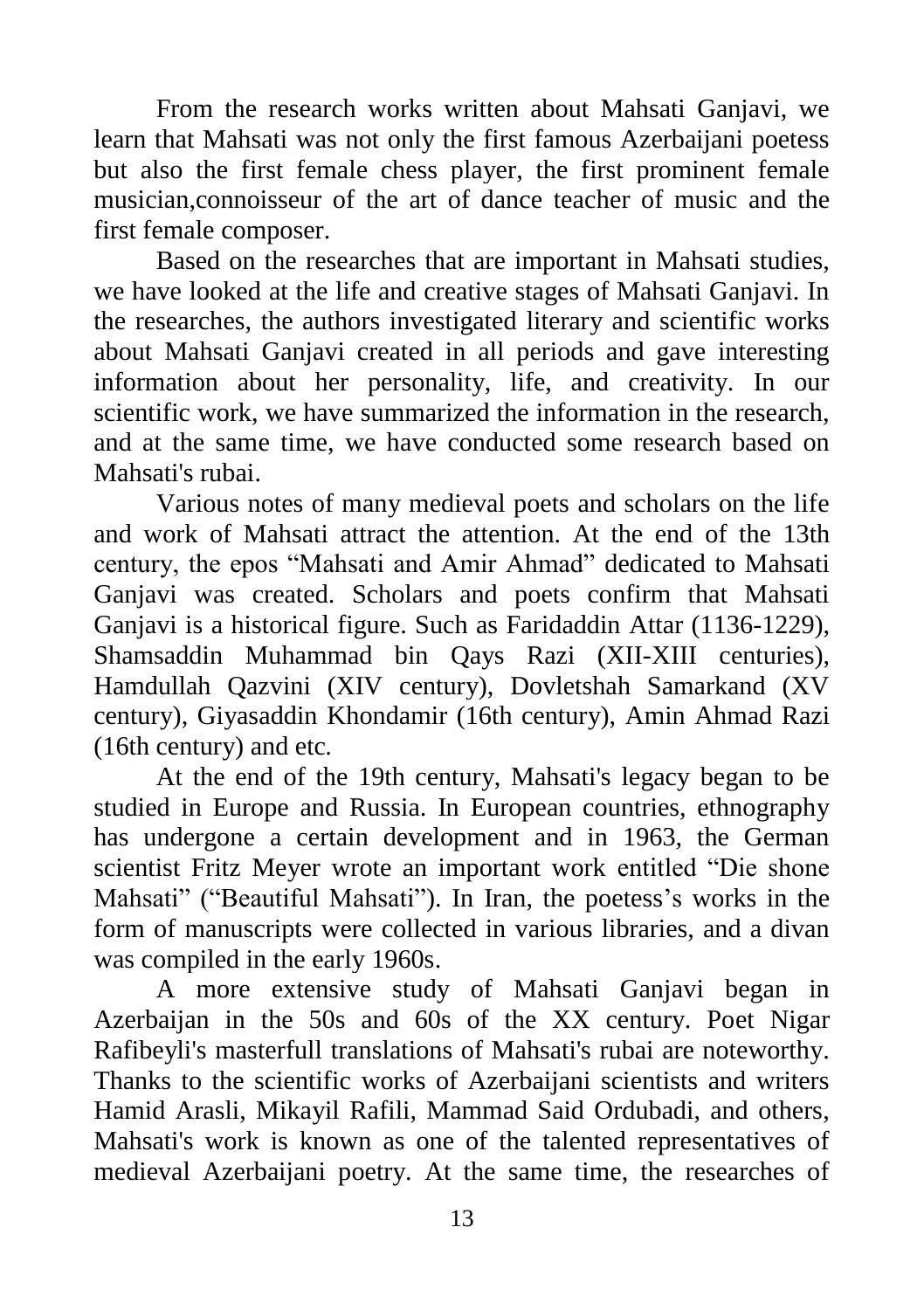literary scholars Rafael Huseynov and Khalil Yusifli dedicated to Mahsati opened a new stage in the study of Mahsati's heritage in the last decades of the 20th century.

Based on research, we can say that we have received very little information about the life and work of the great poet Mahsati Ganjavi, who played a special role in the development of Azerbaijani poetry in the twelfth century, enriching it with new ideas.

Mahsati Ganjavi's work was formed in the rich literary environment of Ganja, one of the ancient centers of science and culture. Mahsati Ganjavi is an Azerbaijani Turk by origin and was born aproximately in 1098 (or in 1113) in Ganja, lived more than 90 years of lifetime and died in this city at the end of the Xll century. We find certain signs of this in her rubais. Mahsati Ganjavi's real name was Manija, and Mahsati took the name as a literary pseudonym, and Ganjavi is associated with the name of the place where she was born.

According to researchers, Sultan Sanjar, one of the Seljuk rulers, gave her the nickname Mahsati because of her sharp intelligence and quick wittiness. In Persian, "Mah" means moon, "Mah" means great, and "Sati" means lady. However, the sources explain the word Mahsati as "great lady", as well as "Ay Khanum" considering the beauty of Mahsati.

Based on the opinions of researchers, we can say that Mahsati Ganjavi is also known as Mahsati Debir due to her deep knowledge.

Information about the life of the great poetess is mainly taken from the 13th-century epic "Mahsati and Amir Ahmad" kept in the Azerbaijan Institute of Manuscripts, the Carullah Library in Istanbul, and the British Museum in London. It is no coincidence that the motives of this saga formed the basis of drama and musical-stage works written about Mahsati.

Research from the Middle Ages to the present day shows that Manija Khanum was Mahsati Ganjali, who was the wife of Tajaddin Amir Ahmad, the son of a Ganja religious scholar and was invited to their palace as a famous poet and musician during the reign of Sultan Mahmud Seljuk and Sultan Sanjar, she was also distinguished by the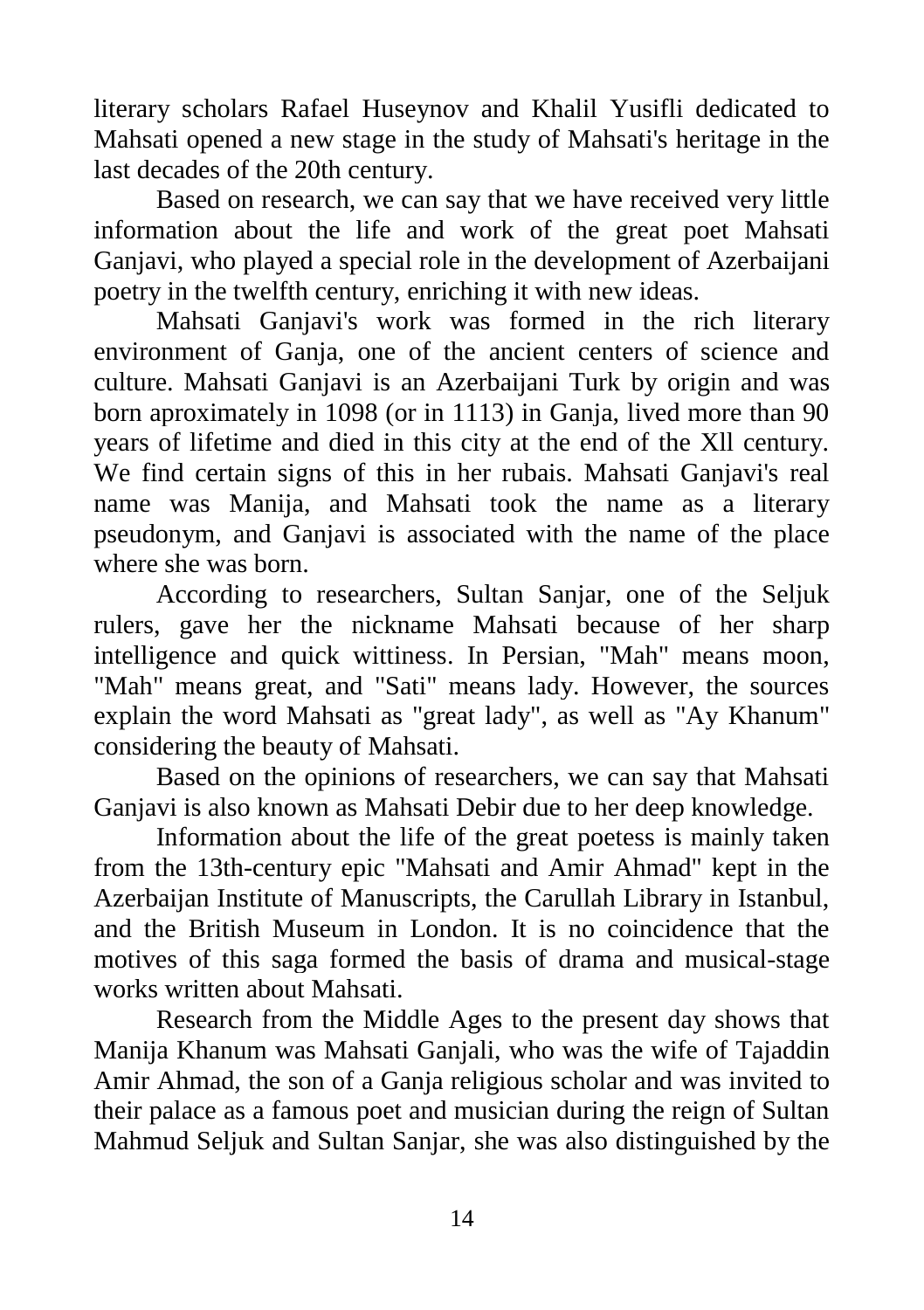beauty of the power of her poems and was able to stand alongside the masters of the Middle  $\text{Ages}^{16}$ .

Mahsati Ganjavi visited a number of cities, such as Nishapur, Merv, Herat, Balkh and other cities, and was welcomed with respect and dignity as a great poet and musician.

Her father, who was a disciple of the Akhili sect, played an important role in Mahsati's excellent education. As it is known, Akhili was one of the Sufi sects in Islam and was widespread in Azerbaijan in the XI-XV centuries. Mahsati herself was a member of the Akhili sect, deeply acquainted with the philosophy of Sufism, and described the main symbols and ceremonies of the Akhilis in her rubais.

Mahsati's name is associated with the city of Ganja, which became the center of the Eastern Renaissance during the Middle Ages. The contributions of the medieval city of Ganja to Azerbaijani culture clearly show its development. The personalities that Ganja gave to world literature - Mahsati Ganjavi, Nizami Ganjavi, Abul-Ula Ganjavi, Givami Ganjavi Mutarrizi, as well as many poets who were their contemporaries and successors, spread the voice of Ganja to very distant countries. Ganja was one of the largest cultural centers not only in Azerbaijan, but also in the East, and was famous for its poetry and music festivals. Mahsati Ganjavi played a big role in it.

Mahsati lived in the Kharabat neighborhood of Ganja, which is important for the development of the city's cultural life as an artisan's neighborhood, and took an active part in the meetings of the Akhis. Kharabat had a special influence on the formation of the poet's worldview, the emergence of ideas of humanity and freedom in her works. In Mahsati's rubai, the Kharabat neighborhood was glorified in a unique way.

Scientific sources contain information about Mahsati's musical education, mastery of mugam, and playing various instruments. These ideas are also included in the epos "Mahsati and Amir Ahmad". It is clear from many of Mahsati's rubais that she was well

<sup>&</sup>lt;sup>16</sup> Yusifli, X.H. Məhsəti Gəncəvi / X.H. Yusifli. – Gəncə: Elm. – 2013. – 103s.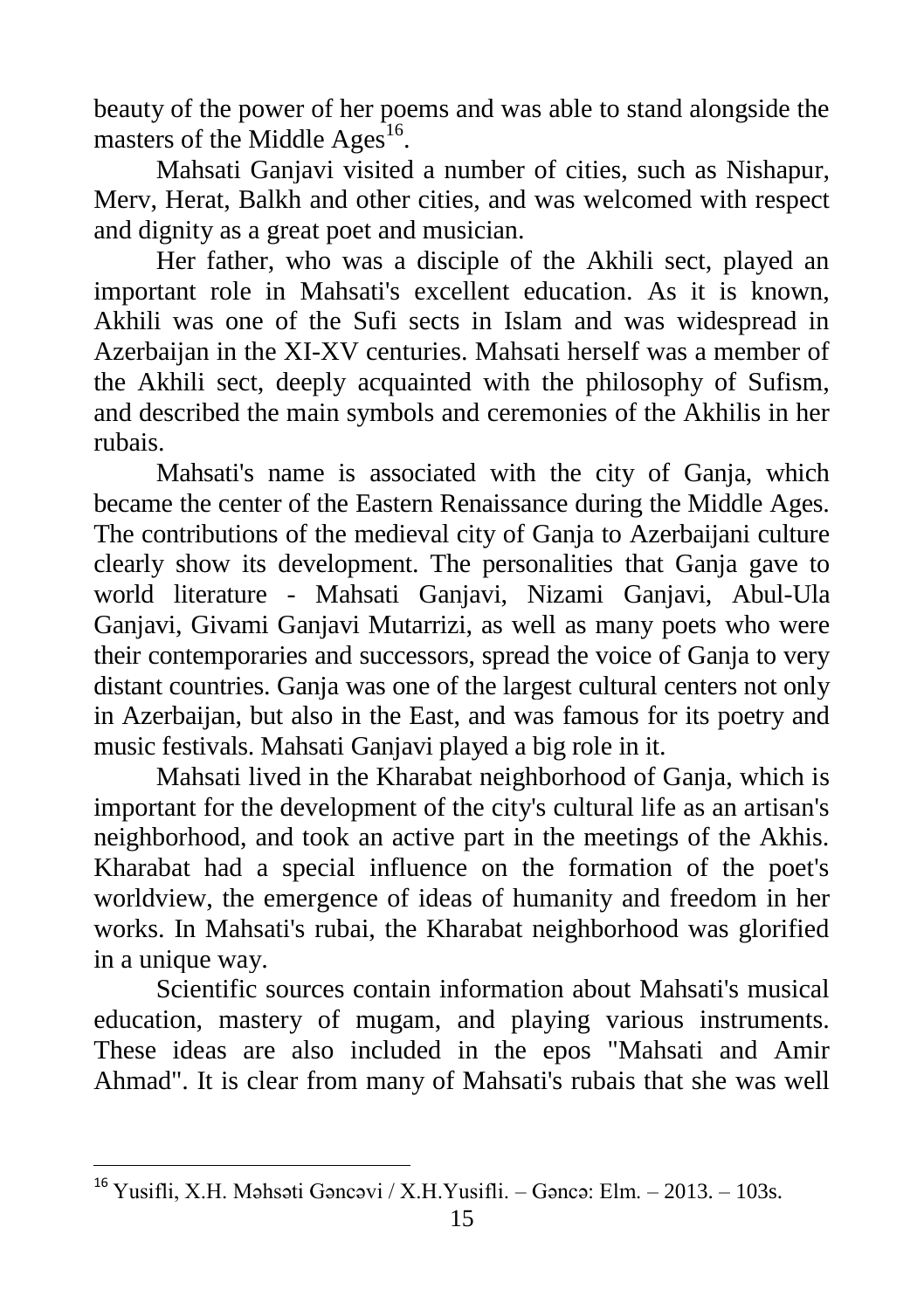acquainted with the art of music and could play the oud and the harp very well.

In world poetry, Mahsati Ganjavi is known as a powerful master of rubai. According to various sources, she has more than three hundred rubais , several ghazals and parts. The search for the main themes in the rubai, which developed from the middle of the VIII century to the XII century - love, Sufism, hymns, shahrashub, philosophy, description of musical instruments, is reflected in the rubai of Mahsati Ganjavi. Mahsati's rubais imitate the taste of people from generation to generation and refresh their souls. It evokes a love distinguished by its philosophical depth and its rubais and encourages people to be optimistic and inspired by the beauties of the world.

Mahsati created beautiful examples of the poetic genre of shahrashub (shahrangiz) by glorifying simple workers, masters of various professions and arts. She creates a description of certain life events within the artistic possibilities of the rubai, as if entering a dialogue with owners of professions.

Mahsati Ganjavi was a musician who has a deep mastery of Eastern literature and music, a multi-talented poetess, a charming voice, the ability to play musical instruments, the ability to compose music [2], [3].

**The second paragraph of the first chapter is connected with "Issues of research of Azerbaijan musical culture in classical poetry".** 

In order to study Mahsati Ganjavi's work, it is important to study the period in which she lived and in the context of medieval literature and culture.

The Azerbaijani school of poetry, which reached its peak of development in the XI-XIII centuries, was famous for such wellknown masters as Mahsati Ganjavi, Nizami Ganjavi, Abul-Ula Ganjavi, Afzaladdin Khagani, Falaki Shirvani, Mujiraddin Beylagani. Along with their poetic values, the works of these poets are of great importance in the study of music culture.

Nizami Ganjavi's legacy is of special importance in the study of the music culture of the Middle Ages, and since Nizami's legacy is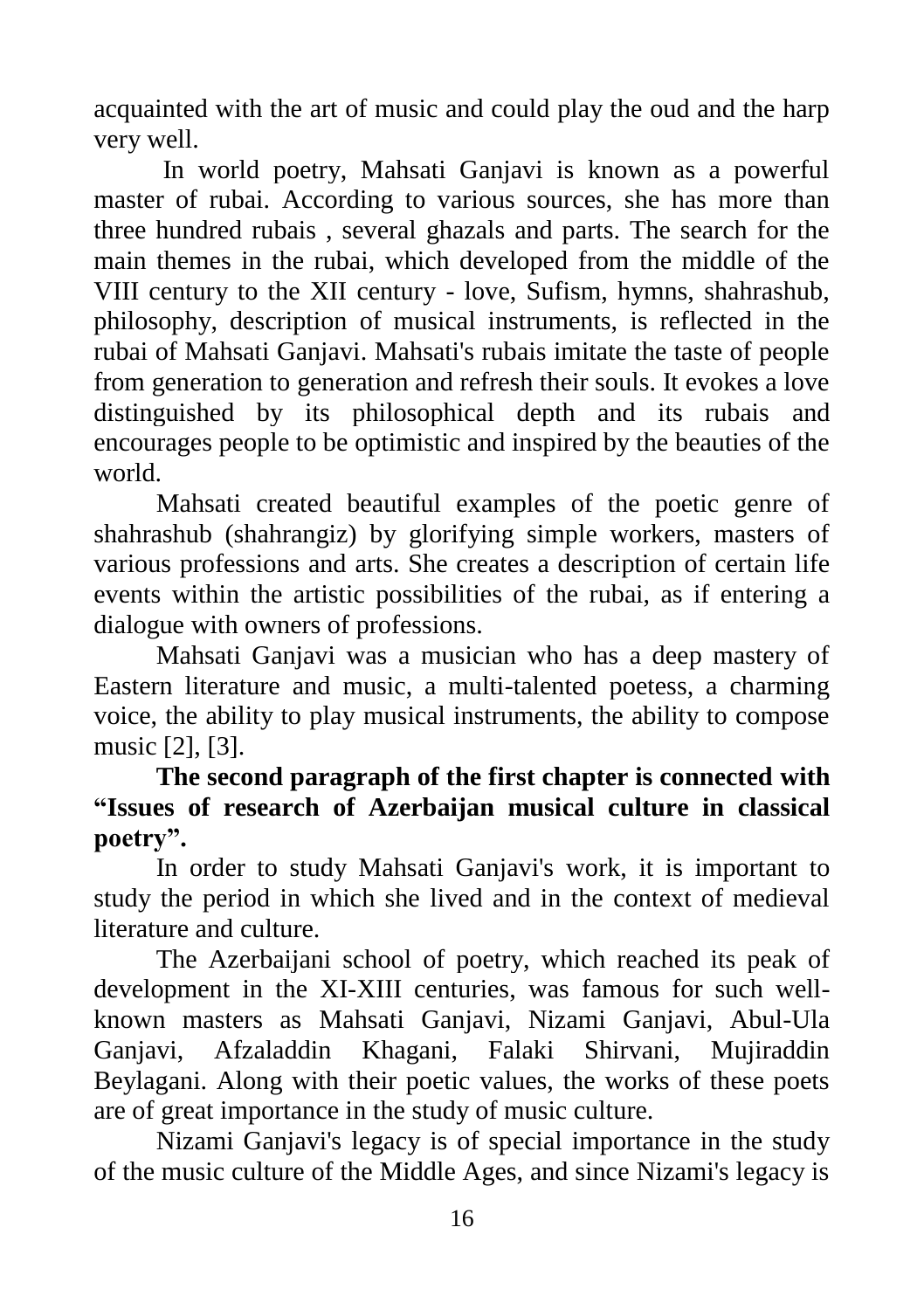more extensively studied in music, we consider it expedient to base Mahsati Ganjavi's work to research in this direction.

Nizami Ganjavi's poems once again confirm that in the 12th century Azerbaijan was a country with a progressive culture, a welldeveloped musical culture, and the art of music took a special place in the life of various strata of feudal society. Nizami's works provide extensive information about the musical life of that period, musical genres, musical instruments, performance features.

From the research of Mahsati Ganjavi's rubai, it is possible to learn her views on music. For example, in one of Mahsati's rubai, she likens the waving of a beautiful girl's hair to a dance. In another rubai, when she says, "Zülfün təzənə, neydir o şümşad qamət" she likens the shape of a beautiful girl to a ney instrument. "Təzənə" is a plectrum for playing stringed instruments, which the poet compares with beautiful hair. One of Mahsati's rubais also reflects the singer's ghazal singing at the assembly. Describing the assembly of kings, the poetess shows that the harp and ney are always played. Mahsati mentions musical instruments such as harp, ney, barbat, rubab in her rubai. The names of all these musical instruments are also found in a rubai.

As it can be seen, Mahsati Ganjavi's rubai is a valuable source in the study of medieval music culture.

Analysis of the sources shows that Mahsati herself was known as a skilled musician and played her rubai to the accompaniment of a harp. [1], [5], [11].

**Chapter II of the dissertation is entitled "Mahsati Ganjavi's creation in the works of Azerbaijani composers".** This chapter consists of 4 paragraphs: Embodiment of Mahsati Ganjavi"s poetry in composers chamber – vocal creation. 2.2. "Mahsati's poetry in vocal-instrumental works of various compositions"; 2.3. "Choral works to the words of Mahsati"; 2.4. "Operas dedicated to Mahsati Ganjavi".

**The first paragraph of Chapter II is devoted to the analysis of "Vocal works to the words of Mahsati Ganjavi".**

It is worth noting that the talented composer, pianist Pika Akhundova composed in the words of Mahsati Ganjavi- "Könlümə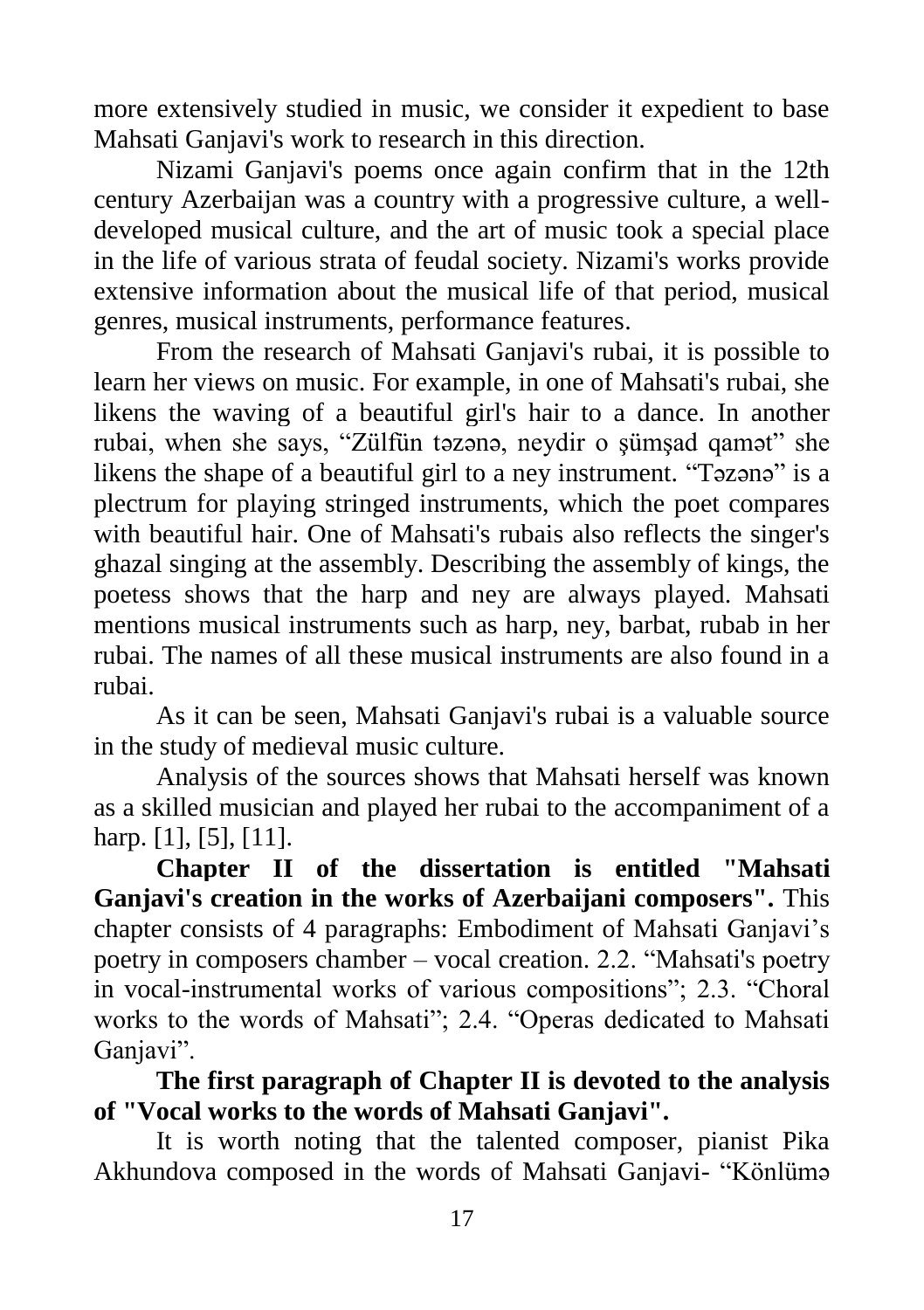yar oldu bu gecə dilbər", "Rəhm eylə" ("Bir göz ki, baxıb yollarına həsrətlə") romances, "Mənim tək yanan söylə harda var", "Soruşma", "Ey gül", "Şəhla gözlüm" etc. song romances. In these works, the development of the lyrical theme, the unity of words and music, the choice of means of musical expression in accordance with the poetic text attract attention.

Talented composer, vocalist Rizvan Sadirkhanov composed a vocal series "Songs of Mahsati" consisting of five vocal miniatures to the rubai translated by the poet Rafael Huseynov from Persian into our native language. The main theme in these examples of music is the philosophy of life, love, the struggle of man for his great dreams.

Although the vocal works written to the words of Mahsati Ganjavi have a small form structure, they clearly reveal the depth of the theme, the peculiarities of the composers' creative thinking, the connection of the musical language with the national traditions.

In vocal works, lyricism is the leading line. Proceeding from the theme, its characteristic features are reflected in the musical structure, the level of melodic intonation, metro-rhythmic aspects. Thus, in the vocal works dedicated to the theme of love, longing, separation, delicate lyricism, sincere feelings, delicate feelings are embodied in music by appropriate means of musical expression. Among them there are the structural features of the melody, the basis of moment-intonation, the unity of words and music, the harmony of vocals and accompaniment, the texture of accompaniment, etc. and special features are also noteworthy.

The composers, feeling the spirit of the poem very well, vividly expressed the content of the poem through music. In the songs and romances composed to the words of Mahsati Ganjavi, the connection between the poetic text and music, the influence of the poetic text on the musical structure, the direct use of musical means of expression to reveal the figurative content of the work should be noted. [9], [10].

**The second paragraph of the second chapter is called "Mahsati's poetry in vocal-instrumental works of different composition".** 

Various vocal-instrumental works based on Mahsati's poetry also take a certain a place in the works of Azerbaijani composers.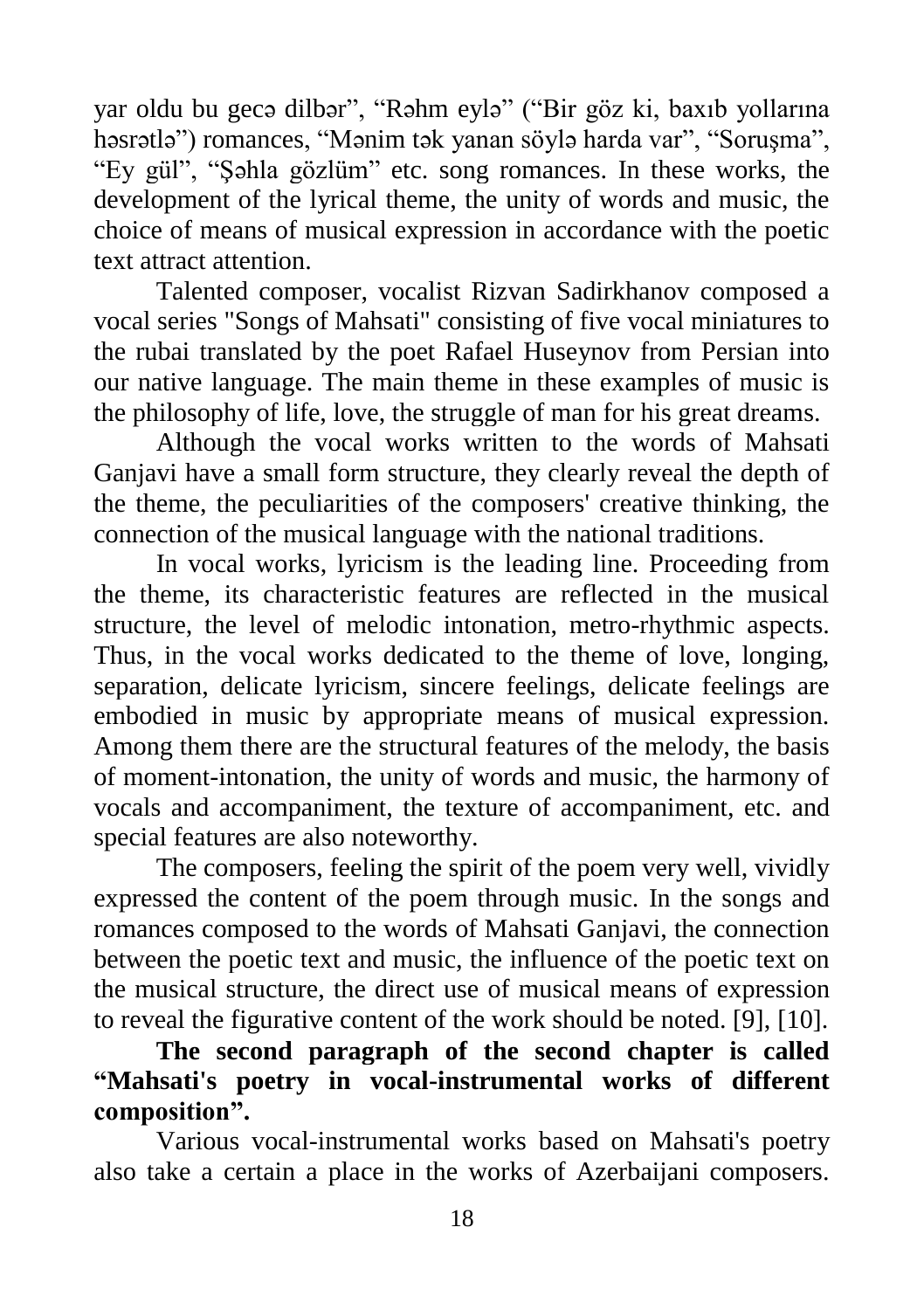Some of these works are designed for solo vocal and instrumental ensembles, while others organize the development of vocal works for instrumental ensembles.

The first part of the piece is the song "This World" written by the famous composer Ogtay Kazimi to the words of Mahsati Ganjavi and composed for the voice and variety orchestra by People's Artist Shovkat Alakbarova.

The talented composer Mammad Jafarov, who lives and works in Ganja, song Mahsati Ganjavi rubai "Tonight" in vocal music, which is intended for performance by a voice and chamber orchestra. The song was performed for the first time by Mehpara Jafarova, Honored Cultural Worker of the Republic of Azerbaijan, accompanied by the chamber orchestra of the Ganja State Philharmonic (2013). The composer also developed a version of this work for sound and piano.

The second part includes the development of a number of Pika Akhundova romances and songs for various instrumental ensembles. Among them are "where is there someone who burns like me" - tar and string quintet (violin I, II, viola, cello, double bass) and "O rose" - for solo flute, tar, and instrumental ensemble (2 trumpets in B, tenor trombone, violin I, II, viola, cello, double bass). The content of these works is related to Mahsati's rubai and is based on the melodic material of the author's vocal works of the same name.

In their works for ensembles of different compositions, the composers tried to express the artistic word in instrumental music, refering to Mahsati's rubai. In such works, the features of the genre of song and romance are clearly shown. Although the leading role of vocals is prominent here, the coordination of instruments and harmonization of timbres in the orchestra score serves to reveal the deep layers of musical thought and create conditions for the harmony of words and music. It should be noted that the vocal nature of the melody is preserved in the works developed exclusively for instrumental composition, and its adaptation to the artistic and technical performance methods of the instruments, which led to the embodiment of the melodic features of the musical material in instrumental music.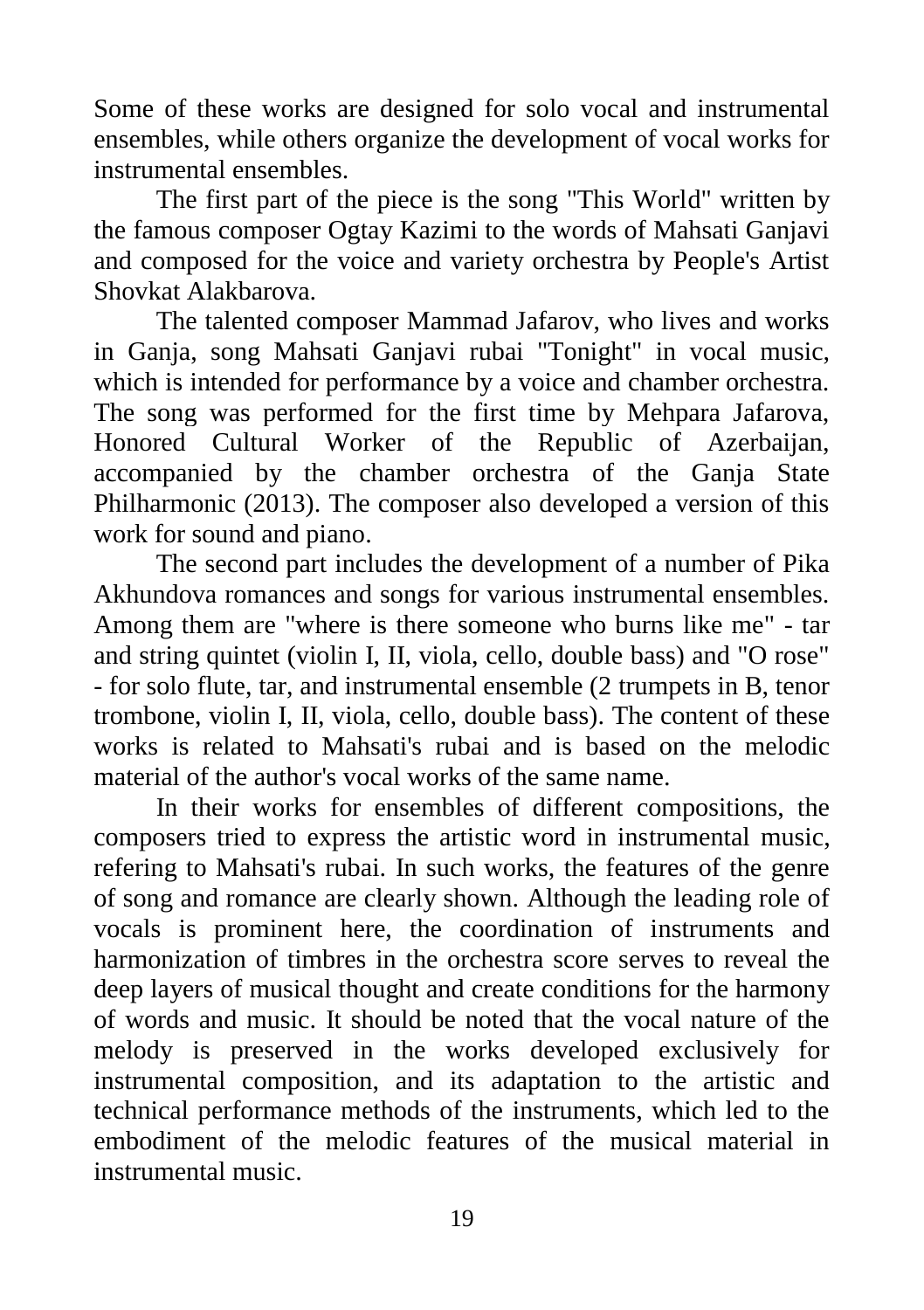Musical works embodying the poetic heritage of Mahsati Ganjavi are characterized by a close connection with national musical traditions and lyrical features. [6], [8].

**The third paragraph of Chapter II is related to the analysis of "Choral works to the words of Mahsati".** Among the works written to the words of Mahsati Ganjavi, we should mention several choral works. These are: Faig Nagiyev's "Wailing of the Candle", Sevda Gurbanaliyeva's "Kharabat" choirs.

Well-known composer Faig Nagiyev's "Wailing of the Candle" written to the words of Mahsati Ganjavi is characterized by a special lyricism. The work was first performed by the Chamber Choir of the Azerbaijan Choir Society in 1978 (conductor and choirmaster Yusif Habibov), and was repeatedly published.

The poetic text of the work consists of two rubais of Mahsati Ganjavi: Both of these quatrains reflect the poet's philosophical thoughts by describing the burning of a candle. The composer took a creative approach to the literary text and managed to reveal the image by repeating individual words. Especially in choral parts, the expression of the word "candle", the expression "candle burns" in different ways - sometimes in a whisper, sometimes with melodic intonation, fills the image with visual lines.

The choral work has a freely interpreted three-part structure. The musical content of the first part is abbreviated and modified in the third part. In the middle part - the culmination, the music is developed extensively, in several stages. The upward development of the melodic structure, its culmination, and return to the starting position create conditions for the completeness of the musical image in the work. Although the musical content of the choir's work is based on the shur moment, the moment-tonal changes, implementations, and inclusion of chromatisms add color to the musical language.

The choral work "Wailing of the Candle" based on F. Nagiyev's Mahsati's rubai has interesting features in terms of the unity of words and music. The poetic basis of the rubai acts together with the melody as a leading factor in the formation of the imageemotional content of the work. The composer achieved the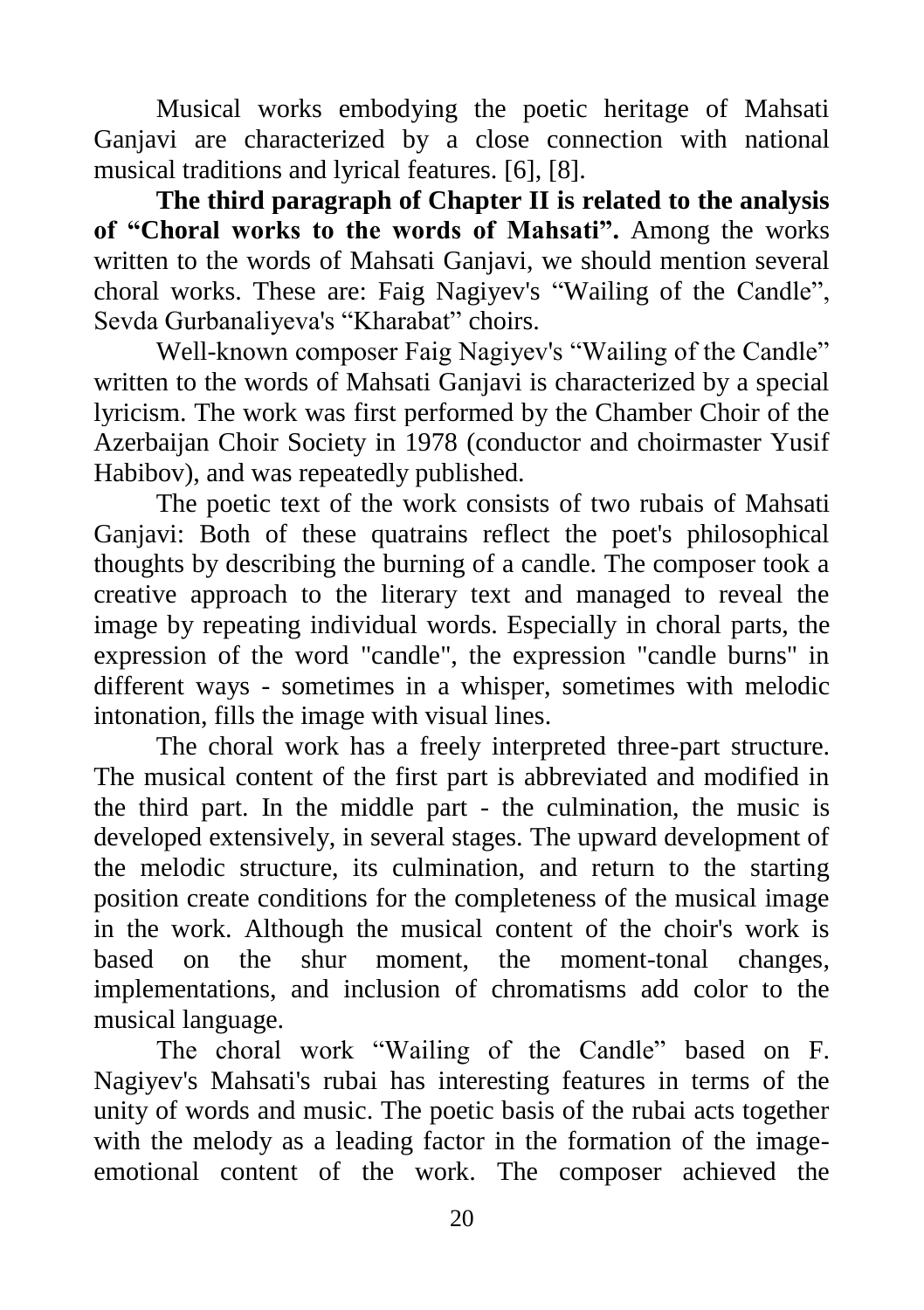description of the poetic text in music by emphasizing certain phrases in the poetic text that describe the burning of a candle and are important in the expression of the content.

Professor of Ganja State University Sevda Gurbanaliyeva's choir "Kharabat" (2013) is intended for unaccompanied two-voiced women's choir. The work was performed by the student folklore choir of Ganja State University at the international event held in Ganja on the occasion of the 900th anniversary of Mahsati Ganjavi's work (Conductor: Oleg Allahverdiyev). According to the rubais, the ruined neighborhood of Ganja, which has gone down in history as the center of akhilik and cultural center, is glorified as a place.

The musical content of the choir is closely connected with the poetic text. The choir sounds calm and at a heavy tempo. According to the content of the work, anthemic manifests itself in its character. The structure of the choir is in two parts. The repetition of the second period of the first section at the end brings reprisals to the structure of the choir. The overall tone of the chorus is based on the "si-bemol" tone of chahargah. The choice of the moment stems from the nature of the poetic content and creates conditions for its fuller embodiment. The work has its own peculiarities in terms of poetic and musical content, and in words reflects the deep emotional connections of music.

Thus, in the choral works composed for Mahsati's rubai, the authors created lyrical works, realizing their creative goals within the theme of their chosen rubai. While F. Nagiyev's choral work especially prefers descriptive means, S. Gurbanaliyeva's desire to highlight the splendor of the space is reflected in her work. The methods of expression observed in these choral works, the delivery of image-emotional content, the types of textures applied vary according to the creative style of the authors. [7].

**In the fourth paragraph of the second chapter – "Operas dedicated to Mahsati Ganjavi" is studied.** On the basis of Mahsati's poetry, a number of operas dedicated to her life and work were created, in which the image of Mahsati was embodied in musical culture. The first appeal to Mahsati's legacy in the opera genre is connected with the name of the talented composer Ertogrul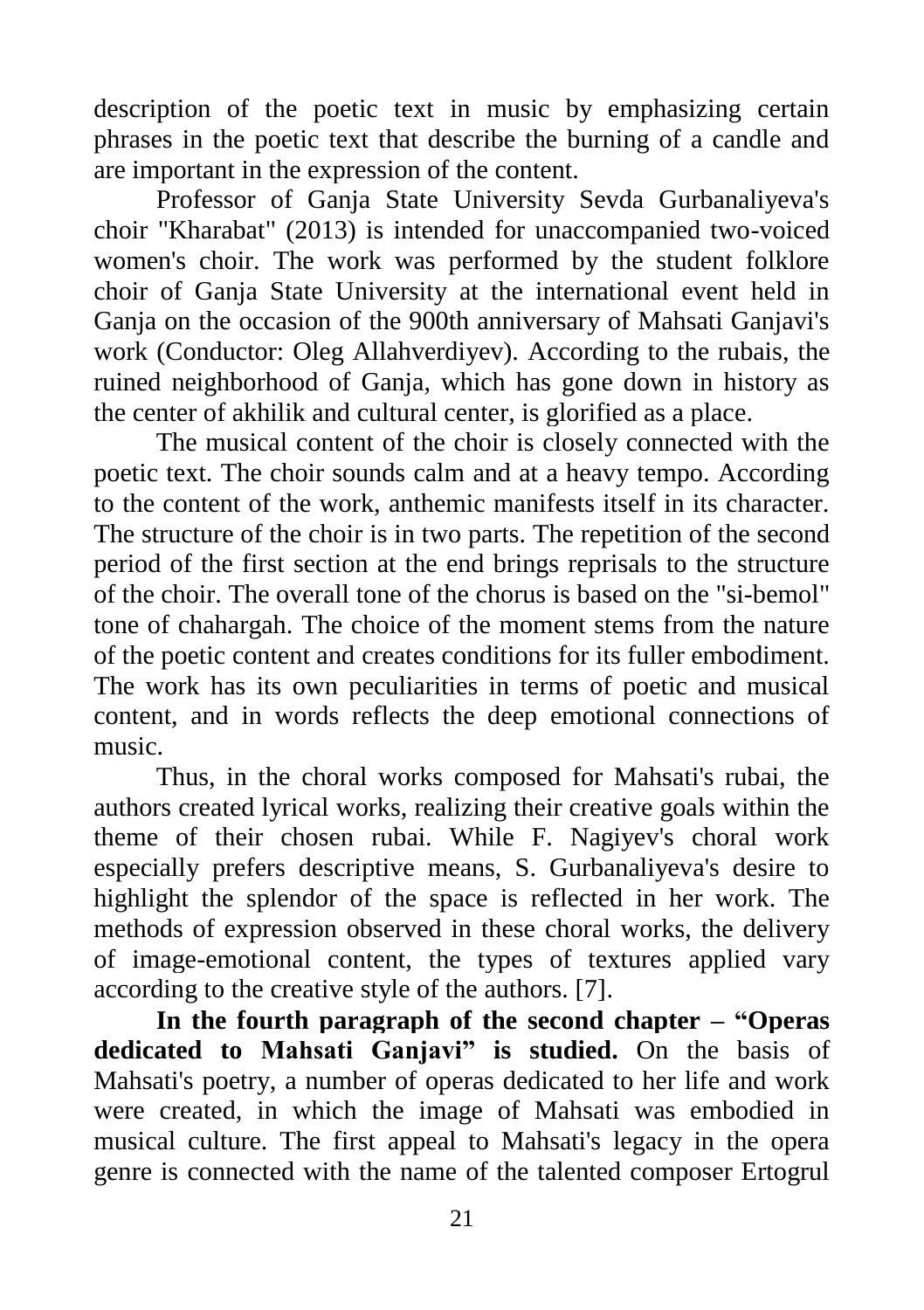Javid, a student of the great Azerbaijani composer U.Hajibeyli. But, unfortunately, the opera "Mahsati" by this young composer, who passed away prematurely, remained unfinished. The opera is based on the motives of the poem about Mahsati by the prominent Azerbaijani poet of the XX century Nigar Rafibeyli. Unfortunately, no manuscript of this work has been preserved.

Two more operas appeared under the name "Mahsati". Wellknown composer Elnara Dadashova's opera "Mahsati" was written in 1996 based on the libretto by Firidun Mehdiyev, but was not staged.

The opera "Mahsati" written by composer Pika Akhundova, the author of ten vocal samples to the poetic text of Mahsati, was successfully staged in 2019 at the Azerbaijan State Academic Opera and Ballet Theater. The work was prepared for performance by the Symphony Orchestra and Choir of the Azerbaijan State Television with the support of the "Culture" TV channel. The musical director of the performance is conductor Nazim Hajialibayov, the artistic director of the choir is Shahla Alakbarova. The play is directed by and played the role of Mahsati by Honored Artist of Azerbaijan Inara Babayeva. Other roles were played by Ramil Gasimov (Amir Ahmad), Taleh Yahyayev (Sultan Sanjar), and others.

The libretto of P.Akhundova's opera "Mahsati" is based on the epos "Mahsati and Amir Ahmad" (libretto by Leyla Gadirzade). Comparing the content of the saga with the opera libretto, we see that the main events of the saga - the marriage of Mahsati and Amir Ahmad, the invitation of Mahsati to the palace as a famous poet, her refusal to stay in the palace, and her imprisonment, and finally the death of Mahsati and Amir Ahmad.

Although the main features of the characters in the saga and the drama of the plot line are preserved in the opera, a number of changes were made in the course of events, some new characters (Nizami, Singing Girl, etc.) were added, mass scenes, dances, choirs, songs were included. This is due to the requirements of the opera genre, which made the work more spectacular on stage.

Mahsati's rubai are widely used in opera. Mahsati's, Amir Ahmad's parties are based on rubais. The play also includes scenes of recitative dialogue (especially on the palace stage).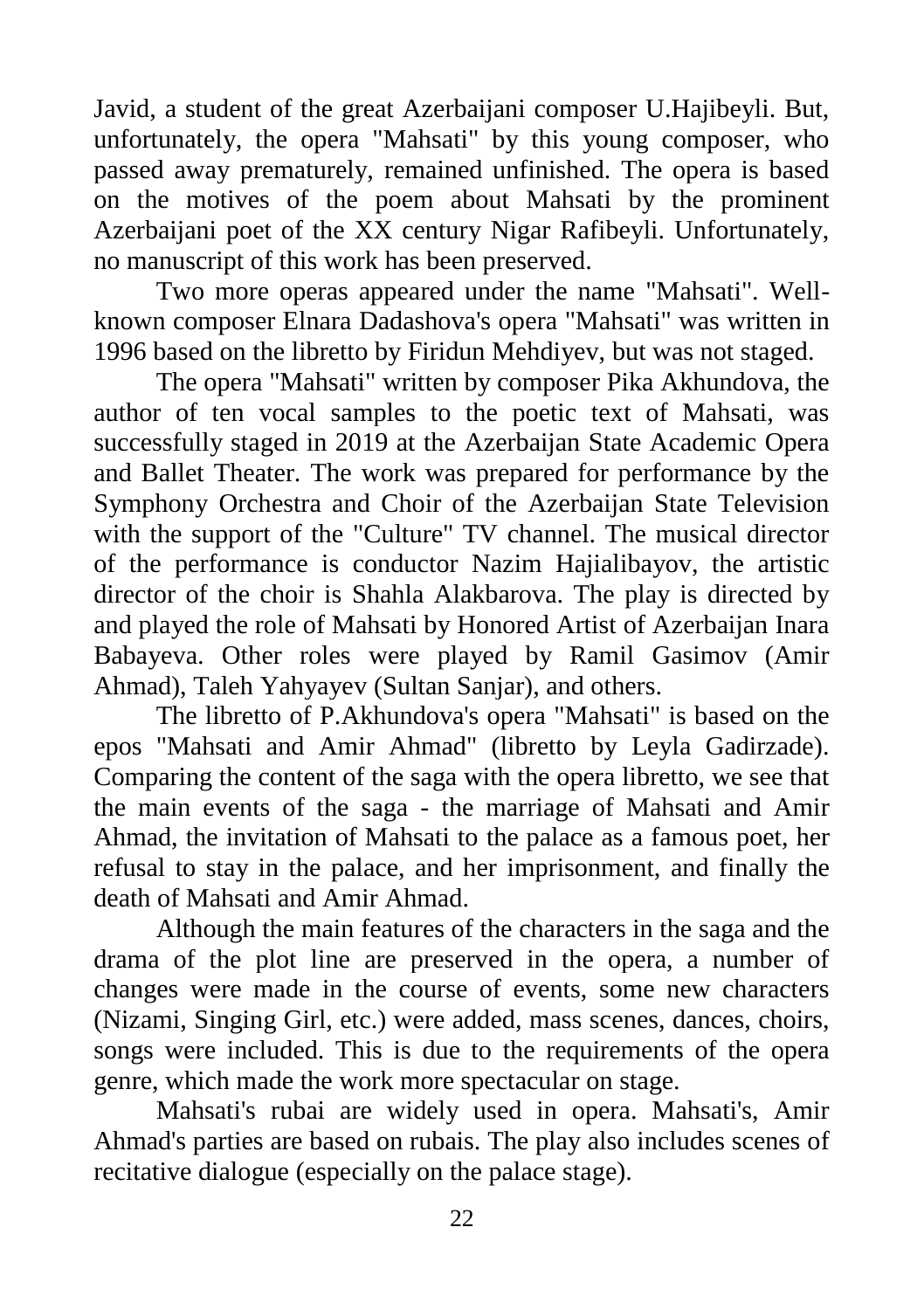The opera's musical language has interesting features. Here, the composer made extensive use of modern writing methods in the opera score, at the same time, a number of genres of traditional music - songs and dances, mughams - were skillfully applied in the musical content of folk scenes. In the work, each hero - Mahsati, Amir Ahmad, Sultan Sanjar and others is characterized by musical numbers with a unique personalized intonation - arias and duets. The main characters of the opera, Mahsati and Amir Ahmad, have a connection in their musical characteristics, which is due to their spiritual closeness and love.

Duet scenes have several functions and serve to clarify the relationship between the protagonists and the development of events. Therefore, a number of scenes are recitative and are built in the form of dialogue, for example, the duet scene of Mahsati and Sultan Sanjar, the scene of Sultan Sanjar and the Vizier is similar. The scenes of Mahsati and Amir Ahmad are big scenes with independent melodic development, and they reveal the deeper relations between the heroes and their spiritual world.

Choral scenes play a role in the course of events and become a tool that helps to develop the plot. In the scene of the meeting between Manija and Amir Ahmad, in his meeting with the poetess Mahsati in the palace of Sultan Sanjar, the choirs are described not only as background, but also as a crowd expressing their attitude to the events. Sometimes duets are performed inside the choir scenes, in which the choir becomes a participant in the event.

In the dramaturgy of the opera, the orchestra is an expression of the leitmotifs that are important. The images of such main characters are characterized by leitmotifs.

Thus, P.Akhundova's opera "Mahsati" has a one-act (consisting of four pictures) structure and reflects the features of the lyricaldramatic opera genre [4].

In the **Conclusion** section of the dissertation the research is summed up. It summarizes the provisions put forward to define the important role of the 12th century Renaissance poet Mahsati Ganjavi in the music culture of Azerbaijan.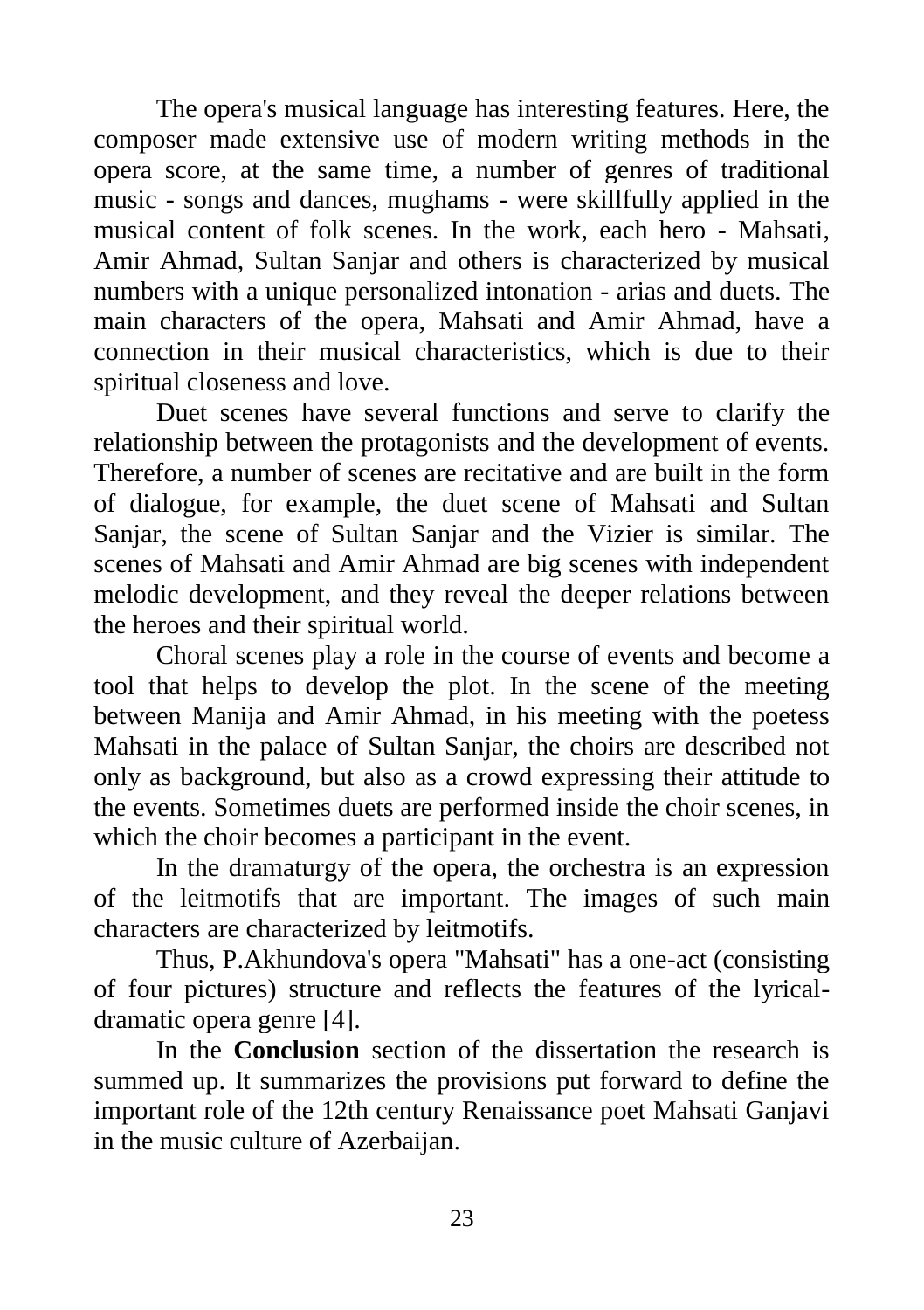**List of published scientific works of the author on the topic of the dissertation work:**

- 1. Rüstəmova, S.İ. Məhsəti Gəncəvinin poeziyasında Orta əsrlər dövrünün musiqi mədəniyyətinin tədqiqi // – Bakı: Musiqi dünyası,  $-2019$ .  $\mathbb{N} \times 4/81$ ,  $- s.100 - 103$ .
- 2. Rüstəmova, S.İ. Azərbaycan mədəniyyətində Məhsəti Gəncəvinin şair və musiqiçi kimi rolu // Beynəlxalq konfransın materialları, –İstanbul: Kadir Has University Cibali Conqress Center, – 4-7 sentyabr, – 2019, – s. 228-231.
- 3. Rüstəmova, S.İ. Məhsəti Gəncəvi və Azərbaycan musiqi mədəniyyəti mövzusunun aktuallığına dair // Gəncənin musiqi mədəniyyətinin tarixi. Respublika konfransının materialları, – Gəncə: GDU-nun mətbəəsi, – 15-16 noyabr, –  $2019, -s.23-29.$
- 4. Rüstəmova, S.İ. Məhsəti Gəncəviyə həsr olunmuş operalar // – Bakı: Musiqi dünyası, – 2020. № 2/83, – s.80-83.
- 5. Rustamova, S.İ. The Azerbaijanian poet Mahsati Ganjavi`s oeuvre and music // Culture of Ukraine. Scientific Journal. – Kharkiv: KhSAC, İssue 70. – 2020. – s.121-129.
- 6. Rüstəmova, S.İ. Məhsəti Gəncəvi poeziyası Azərbaycan bəstəkarlarının yaradıcılığında // VI Uluslararası Müzik və Dans Kongresinin materialları, – Türkiyə, Alanya, – 30-31 oktyabr, – 2020, – s.425-431.
- 7. Rüstəmova, S.İ. Məhsəti Gəncəvinin poeziyası xor əsərlərində // – Bakı: Musiqi dünyası, – 2021. №1/86, – s.61-65.
- 8. Rüstəmova, S.İ. Məhsəti Gəncəvinin poeziyası Azərbaycan bəstəkarlarının vokal əsərlərində // – Bakı: Sənət Akademiyası,  $-2021. \text{ N} \text{ol} (13)$ ,  $- s.26-31.$
- 9. Rüstəmova, S.İ. Bəstəkar Rizvan Sədirxanovun "Məhsəti Gəncəvinin rübailəri" vokal silsiləsi // – Naxçıvan: Axtarışlar,  $-2021$ . Cild 15.  $\mathbb{N}^2$ ,  $-$  s.230-236.
- 10. Rüstəmova, S.İ. Məhsəti Gəncəvinin poeziyası bəstəkar Pikə Axundovanın vokal yaradıcılığında // Bəstəkar və zaman. Respublika konfransının materialları, – Ü.Hacıbəyli ad. Bakı Musiqi Akademiyası, – 20-21 aprel, – 2021, – s.180-190.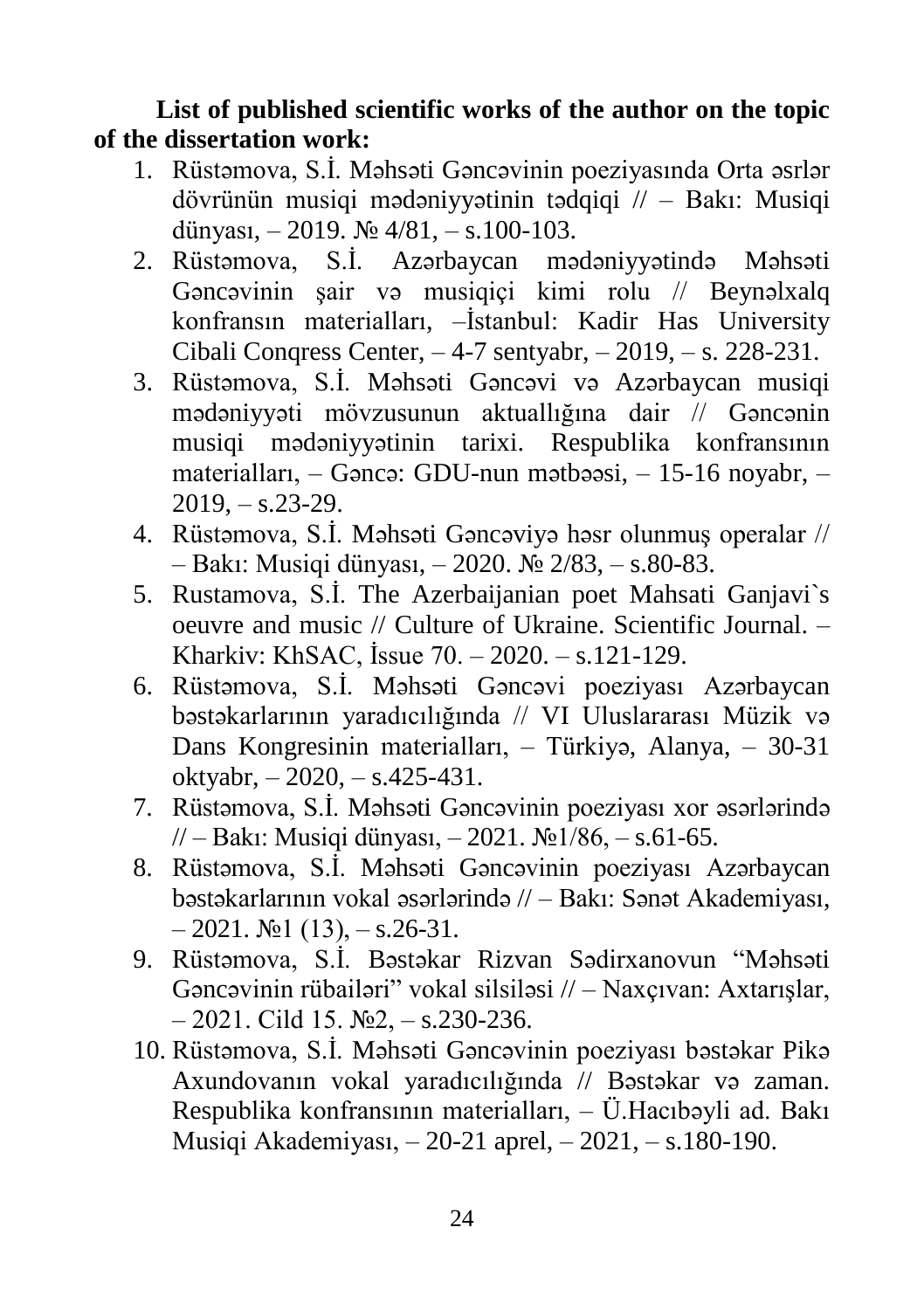11. Rüstəmova, S.İ. XII əsr Azərbaycan poeziyasında musiqi // VII Uluslararası Müzik və Dans Kongresinin materialları, – Türkiyə, Çeşmə, – 28-30 may, – 2021, – s.470-476.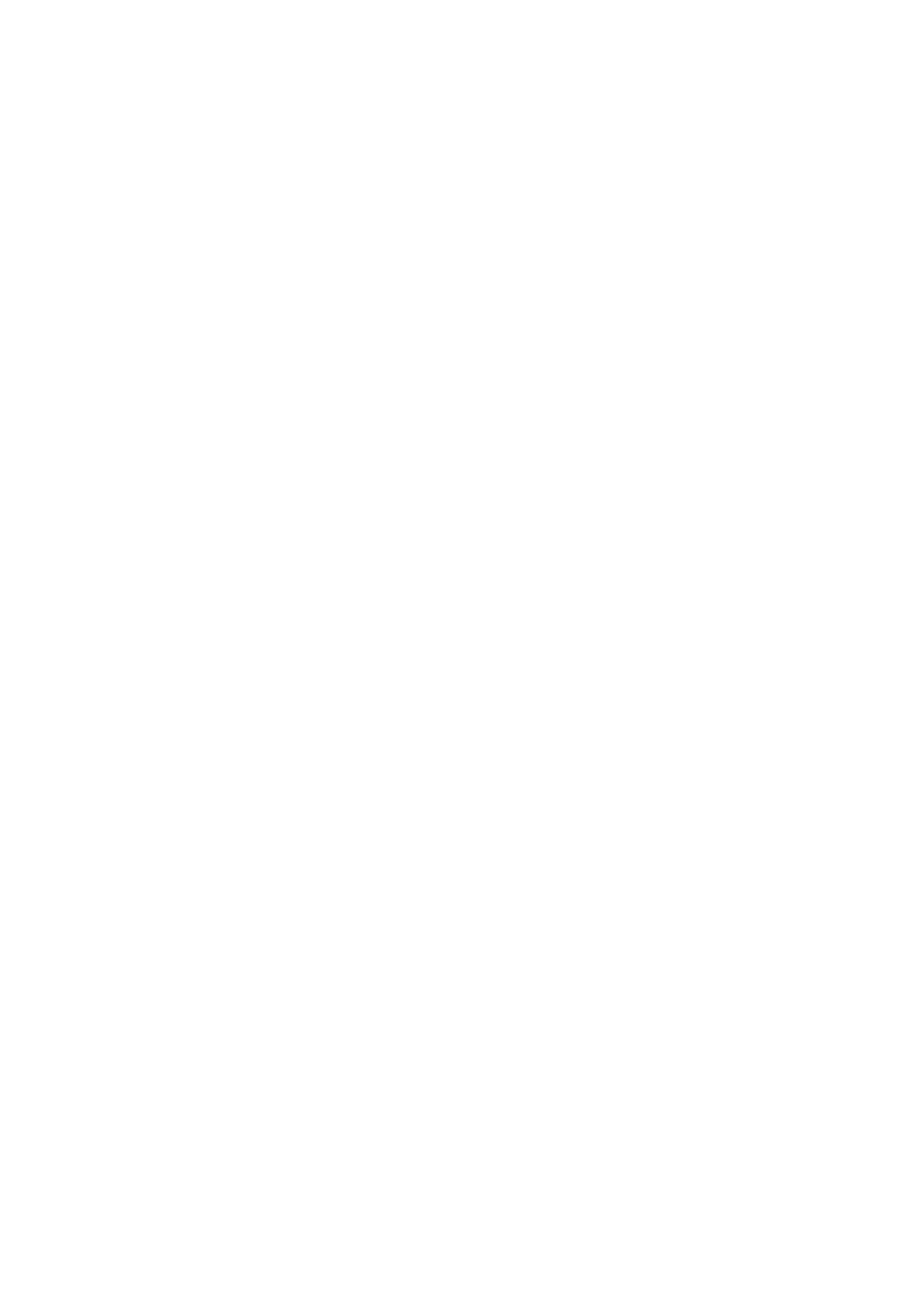The defense of the dissertation will be held on  $\overline{\lambda}$   $\overline{\lambda}$   $\overline{\lambda}$   $\overline{\mu}$  at  $\lambda_{mn}$  at the meeting of the Dissertation council FD 2.36 of Supreme Attestation Commission under the President of Republic of Azerbaijan operating at the Baku Music Academy named after U.Hajibeyli.

Address: AZ1014, Baku, Sh. Badalbeyli street 98.

Dissertation is available at the Baku Music Academy named after Uzeyir Hajibeyli Library.

Electronic versions of dissertation and its abstract are avilable on the official website of the Baku Music Academy named after Uzeyir Hajibeyli.

Abstract was sent to the required addresses on  $\lambda \lambda$   $\alpha$   $\mu$   $\ell$   $\ell$  2022.